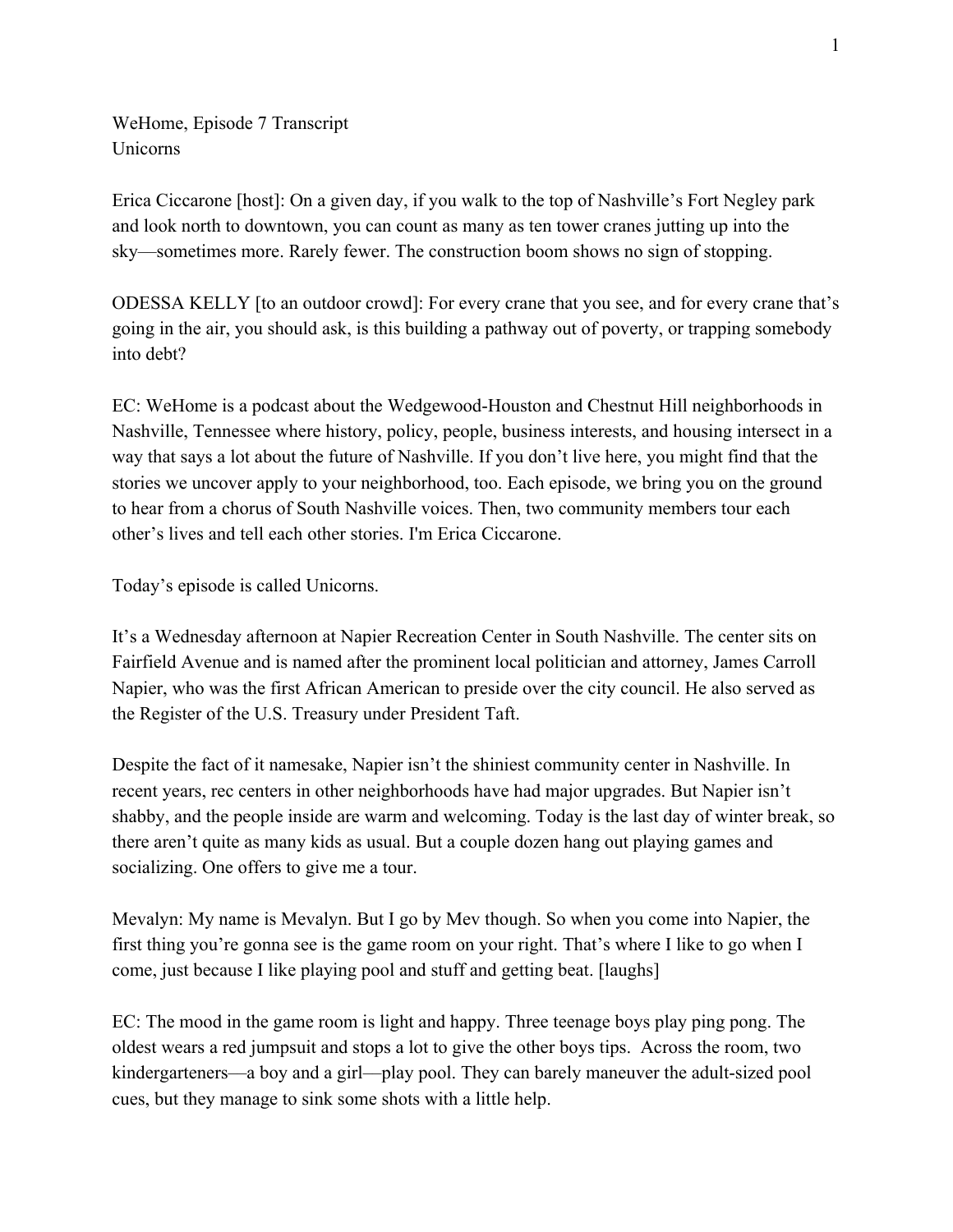EC [on tape]: What are you guys playing?

BOYS: Legos! BOY 1: I'm building a house! BOY 2: What's up y'all? Whatch'all doing?

Mevalyn: The bulletin board, you got stuff that people put up there promoting what goes on in the neighborhood. You've got the TV right here, which is, like, the chillin' spot because, like, when the football game's on, you can watch the game. People—a lot of people may not know that the center's got a swimming pool, which is one of my favorite parts and places to go. Then you got the gym. You can also go in the gym and hoop and do other activities, too. Like, right now, since it's a school day, we got kids in here that come after school just to hang out. Usually, older kids on one half of the court, and then, like, the other half for little kids 'cause they wanna hoop, too.

EC: Mev's been coming to Napier Rec Center since 4th grade. She works here in the summer as a youth mentor and sort of carries on that role unofficially during the school year.

Mevalyn: I guess you can put it, like, I'm a mentor, and I work with the kids, and we have fun. I'm just one of the older kids they look up to. We can do field trips, do an activity in the gym, go outside, play kickball, anything to have fun.

EC [on tape]: Do you like working with kids?

Mevalyn: I love it! I wouldn't trade it for nothin'.

EC [on tape]: What do you like about working with kids?

Mevalyn: I like relating to them. They look up to me. Whether they know it or not, they make my day go by a whole lot faster.

EC: The director of the center is a woman named Odessa Kelly. When I mention her, Mevalynn's face lights up.

Mevalyn: Oh yeah, yeah! I can describe her. Like, that's an amazing person. She's open-minded, strong-hearted, very willing to help anybody––a very good mentor. I call myself her "mini-me" though. She's, like, a good mom to me sometimes, like, it's just good having her. I don't wanna get emotional though.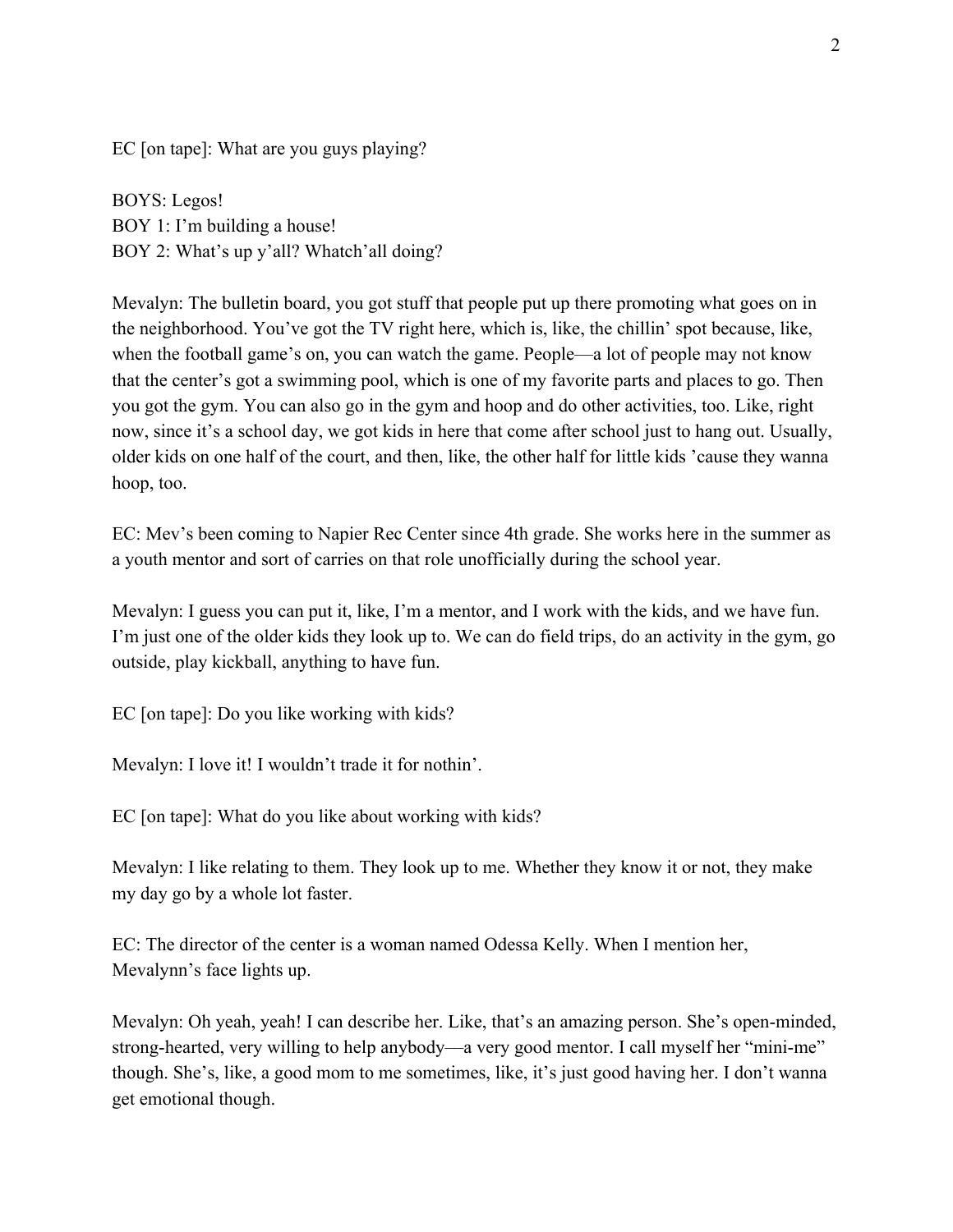D'Andre: Miss Odessa is awesome, like, that's the only word I can use to describe her. She's real, like she'll be honest with you, but she's also caring. If you're, like, doing something wrong, she's gonna tell you, like, 'Hey. That's wrong, don't do that.'

EC: That's D'Andre, another high school senior who spends time at the Rec Center and lives in South Nashville. Like Mevalynn, he works at Napier during the summer. After graduation, he hopes to attend a college close by and maybe work at the Rec center, too.

D: I want to be a part of it. I want to give back, like the same way they did me. Like, when I first came here, I was weird. Odessa brought me around girls 'cause, like, I used to be scared of girls, like, really scared of girls. And then she started introducing me to people, like, talking to people like you and stuff. First, I didn't make eye contact with people, but I do a lot of that now. And I experienced a lot of things, and it would be nice to do the same thing that she––that they did with me for the other kids who live around here.

EC: Odessa even coached D'Andre through talking to girls who were in a mentorship program at the center, and he grew in confidence. She helped him with his basketball game, but she also gave him career advice.

D: People be like, 'You're going to the NBA,' and she's like, 'You're not going to the NBA.' When she told me that, I wasn't hurt because she being honest with me. Really, she don't have to––she don't have to care. She just cares. And she wants to see all of us do good 'cause she knows where we at and what happens 'round here. She's told me a lot of times, like, you're gonna be the one to get out, and you need to, like, focus on this and all that. And she cares about everyone who comes in here. Even if you don't talk to her, she still cares about what you're doing.

EC: Odessa introduces D'Andre and other kids to business owners and council members––D'Andre even met the mayor. She's also helping him apply to college. All this has boosted his confidence.

D: When I first started coming to the center, you could not keep me away. I used to be here, like, every single day. And then I started running track, and I started taking harder classes to challenge myself because I never thought I could do anything like that. I take AP Lit right now and Pre-calculus. When I first had stopped coming to the center, I was kind of upset about it 'cause I wouldn't see her that much. I didn't get to play basketball that much. And then she was like, um, "I'm glad you're not coming to the center more because it means you're growing up. There's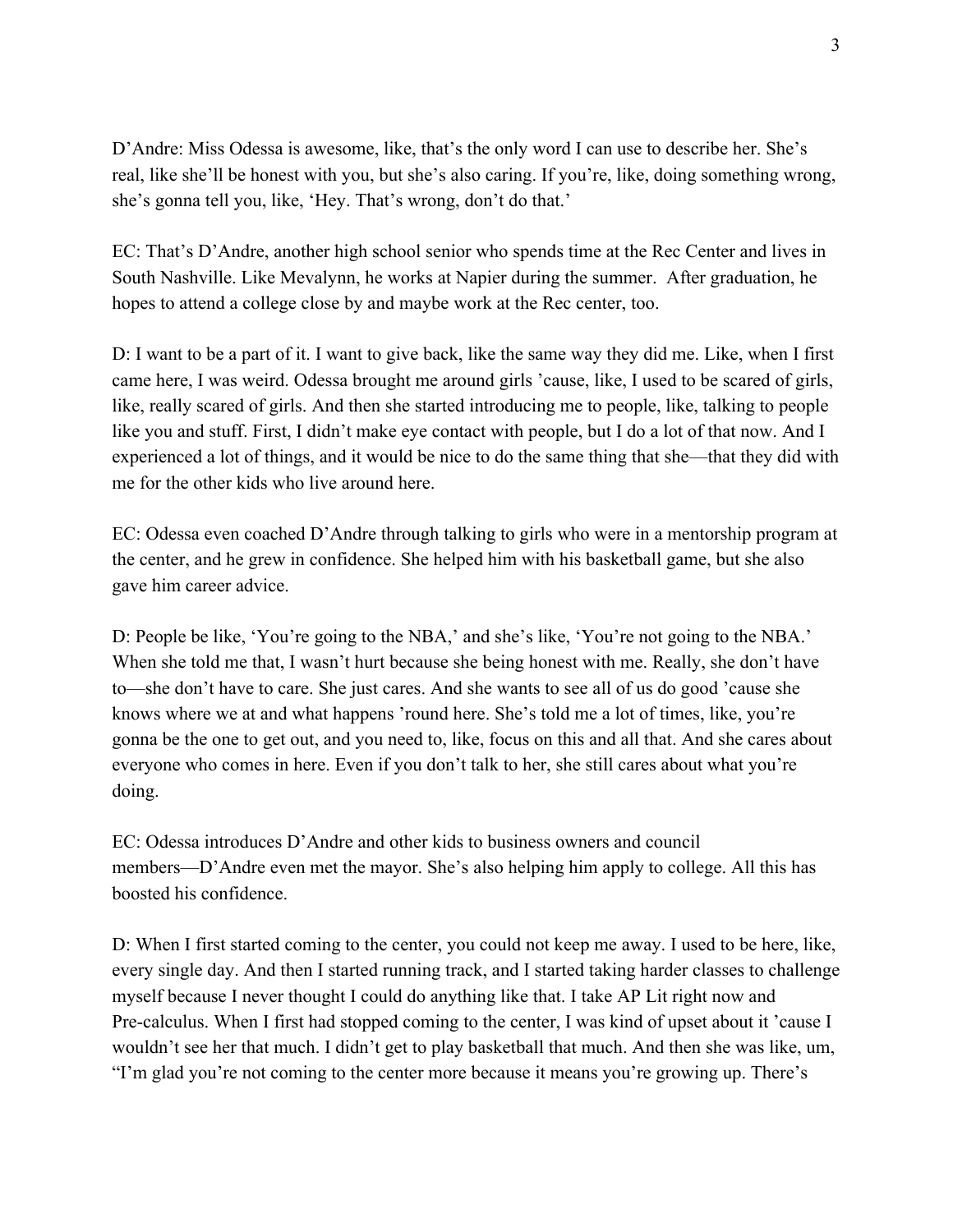other things to do besides just coming here to play basketball all day." And she was like, "I'm trying to get other people to realize that."

Odessa Kelly: My name is Odessa Kelly. I too am a Nashville native. My connection to community is I am the director of Napier Community Center. I've been working there for four years now. I have fallen in love with South Nashville. It's funny when I first came over to work there, I did not want to be there. It only took me 4 or 5 months to gain an affinity for the neighborhood. So I'm all things South Nashville now.

EC: The Odessa I met first was intelligent, friendly, funny, and outspoken––everything you want in someone you're interviewing. I knew Odessa was someone with a point of view I needed to hear more about. And I did, on January twenty-first at the second annual Nashville Women's March. And this Odessa was all those things I first mentioned...and much, much more.

OK: I'm up here representing all of you who feel the same way about this city. I represent the working class. I represent all of you who graduated from a public high school in this city. [cheers] I represent all of you being priced out of this city and those of you who are trying to figure it out every day! I represent all of you who have to go into debt just to survive––not get ahead, but just try to make it. I definitely represent all of those who recognize that Black Nashville is disappearing! I represent all those who are sick and tired of this city becoming the IT CITY but you not being included in that equation.

EC: Odessa spoke as the co-chair Stand Up Nashville, a coalition of community organizers and labor unions advocating on behalf workers who are affected by the city's development boom. What also comes across in Odessa's speech is her intense love for Nashville—a love that's inseparable from who she is. But with that love comes a sense of mourning for what's been lost.

OK: How many of y'all out there remember Fountain Square? 12th Street Mall? Here we go––how many y'all out there remember Opryland Theme Park? Oh what I would give to get on the Wabash Cannonball ride one more time! How many y'all remember standing on that bridge waiting for the water to hit you? It hurt when they tore that down. When they tore down Opryland Theme Park, they took a little bit of the soul of this city with it, and we've been letting developers chip away at it ever since. When does that stop?

EC: Stand Up Nashville helped draft the Do Better Bill. The bill targets companies that receive tax incentives or subsidies for new builds. The proposal requires that before the council votes to give the subsidies, companies must disclose the details of the jobs they'll create: how many, what kind, whom they'll hire, and what they'll pay. They also must report any safety, health, or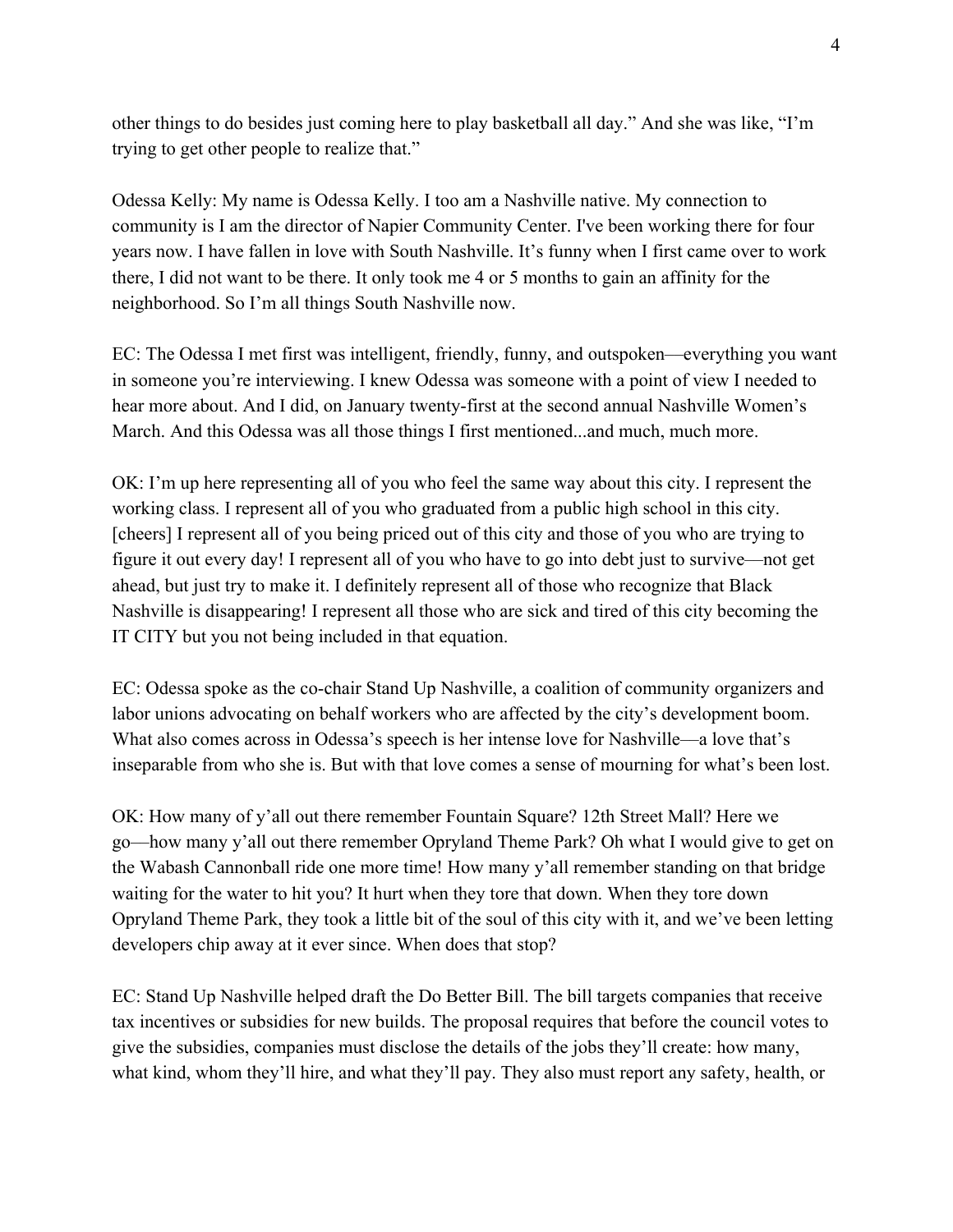wage violations lodged against them in the last ten years. And if the tax incentive is approved, companies have to file quarterly reports to stay accountable to their projections.

Here's the bill's lead sponsor, councilman Anthony Davis, at December's council meeting when the bill was on second reading.

ANTHONY DAVIS: Nashville is red hot like we've said many times. Like many of you, I've supported these incentive deals. I've never voted against one. I probably never will. But I truly think asking these questions up front will help us raise the standards for workforce overtime, and I think this is a start for leading the way in pushing higher standards simply by asking for information.

EC: Enthusiastic supporters of the bill even got a friendly scold from Vice Mayor Briley. This was after CM Murphy spoke to the council in support of the bill. Here she is:

KATHLEEN MURPHY: We need to move forward. The councilman has done a great job bringing people to the table. We're not going to agree on everything. Sometimes we've got to update things later on. This is a great first step, and I would appreciate everyone's support tonight for it.

VICE MAYOR DAVID BRILEY: Council lady Weiner…

[applause in chamber]

BRILEY: I know you guys might not come here every two weeks, but we don't applaud here. I'll move this one to the heel if we keep applauding.

EC: The vote happened on January 2nd at the tail end of a council meeting that droned on for over hour hours. It had been packed with residents voicing concerns about four different short term rental bills. I recommend watching it on YouTube if you have insomnia. Toward the end, the camera turns to show the remaining audience, and you can see Odessa and couple other Stand Up Nashville members waiting for the vote.

BRILEY: There's a motion to approve. It's properly seconded-ed. All in favor?

[MEMBERS: Aye.]

BRILEY: Opposed? Motion carries.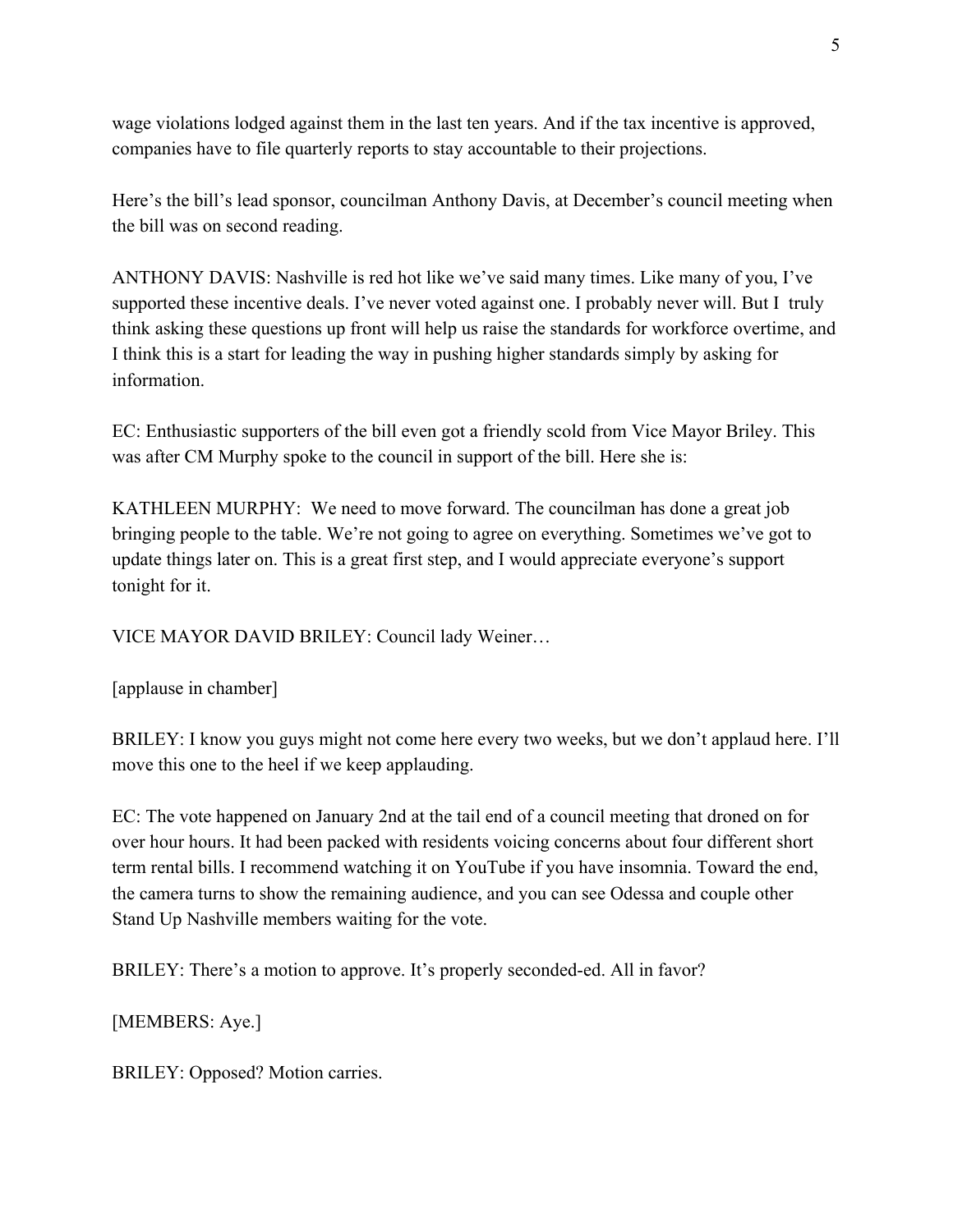EC: It passed without applause. It's a landmark bill for Nashville, and a huge gain for labor organizers.

To get to our interview today, we'll turn to another Nashvillian who grew up not far from Odessa.

EC: Chestnut Hill is just point-four square miles and shaped like a wedge. Like the surrounding neighborhoods, it is on the cusp of change, that that causes some odd juxtapositions. An upcoming development of micro-apartments will charge renters \$1200 a month for just 300 square feet of living space. Meanwhile, Census Reporter data shows that about 35% of Chestnut Hill residents live in poverty. Which brings us to the man Odessa is about to interview.

Ed Henley: My name is Edward Henley. I'm a Nashville native. I currently reside on Chestnut [Street] in South Nashville in the Chestnut Hill neighborhood. I moved there in 2013 and have loved to meet the people and to see the change that is happening there as well as just observe the efforts to maintain the character that made it what it is.

EC: Ed Henley is tall and lean and affable. He's worked on some pretty high profile Nashville projects, such as downtown's Music City Center, the State Museum, and Riverfront Park.

Our original idea was for Ed to interview Odessa. She's entrenched in the neighborhood nextdoor to him, and she's on the front lines of housing activism. But when Joseph and I met with her, she wanted it the other way around. And Ed agreed.

We've decided to let nearly the entire conversation stand as it is with very few cuts, and very few interruptions from me. This episode is a bit longer than our others, and we encourage you to listen to the end. OK? Here goes:

OK: Can we Start? Ed, what's up? How you doing?

EH: Good how are you? Nice to meet you. I've heard the name, so it's good to meet you.

OK: Yeah. Sorry, everything that you hear is probably true. [laughs] When I was first approached with doing this. They were like, "Do you know Ed Henley? I was like, "No. Who's Ed?" They were like, "He's a developer." Ughhh. I was like, "Yeah. Let me at him!" Because I have not had any good interactions with developers so far in Nashville. Just looking at it from a perspective of what we both know is happening to black and brown communities. So it was refreshing just in past 15 min to hear, do you say you went to Maplewood?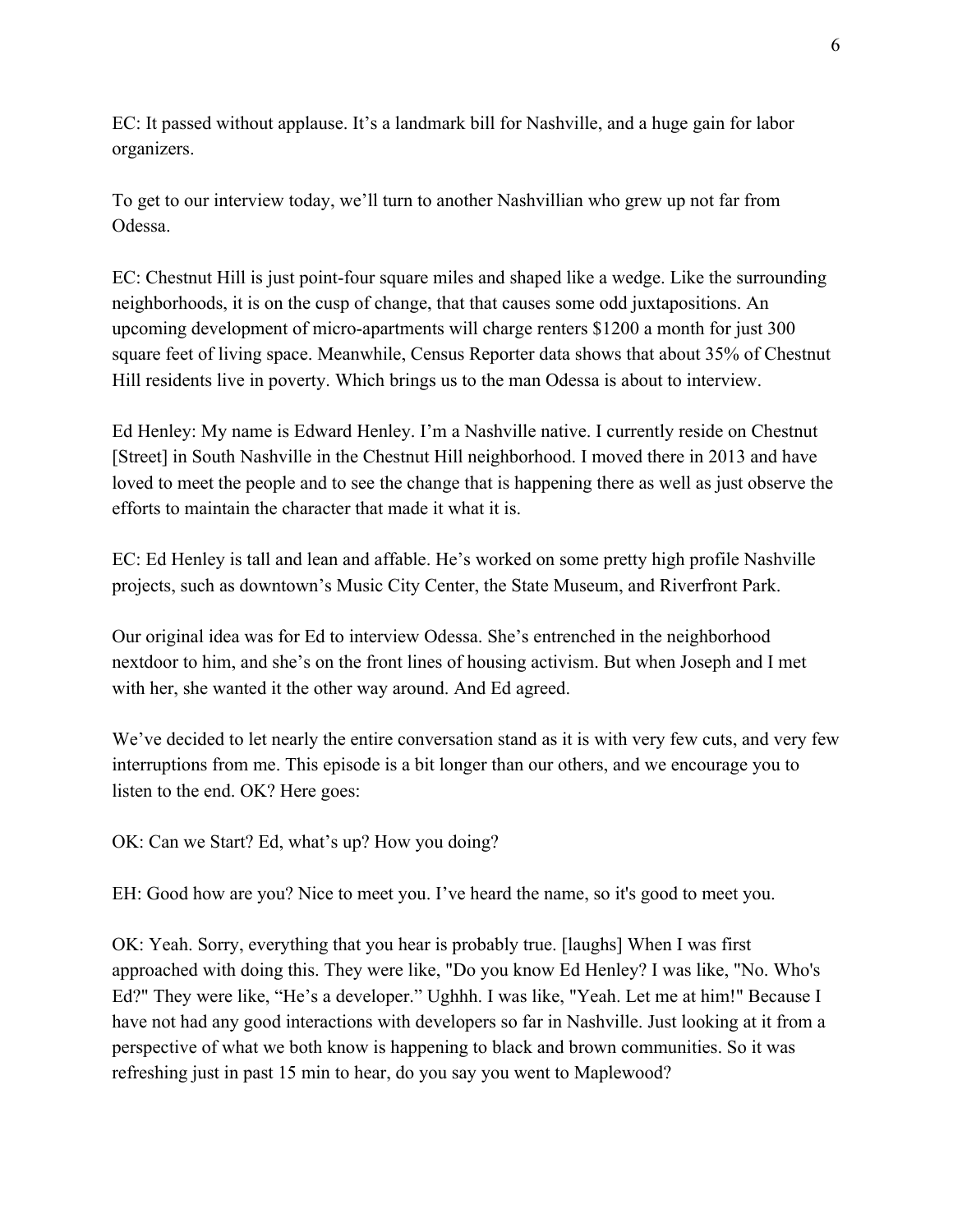EH: I did!

OK: So you're an East Nashvillian?

 $EH \cdot I$  am!

OK: Wassup! I'm from East Nashville.

EH: OK. Where'd you go to school?

OK: Born and raised. Went to Stratford High School.

EH: We rivals, but we love the struggle together. We appreciate it.

OK: We understand each other. I'm class of '04.

EH: I graduated in '07

OK: Oh you a young buck. [laughs.]

EH: I'm still in the '80s!

OK: That's true. You're '89. I'm '82. That's cool. Did you live in Maplewood Heights or where'd you live at?

EH: I lived near the intersection of Dickson Road and Trinity Lane. Right between Meridian and Lischey Ave.

OK: I know exactly where you were. Did you ever go to any of the community centers of there? McFerrin? Cleveland?

EH: Absolutely. McFerrin and Cleveland. Played basketball at Cleveland a lot, so that was the favorite. Then definitely wandered close to Stratford. Margaret Maddox YMCA was the stomping grounds.

OK: Before it was Margaret Maddox.

EH: Before it was Margaret Maddox was the stomping ground for sure. Tried to figure out ways to convince myself to walk back then all the way to get there.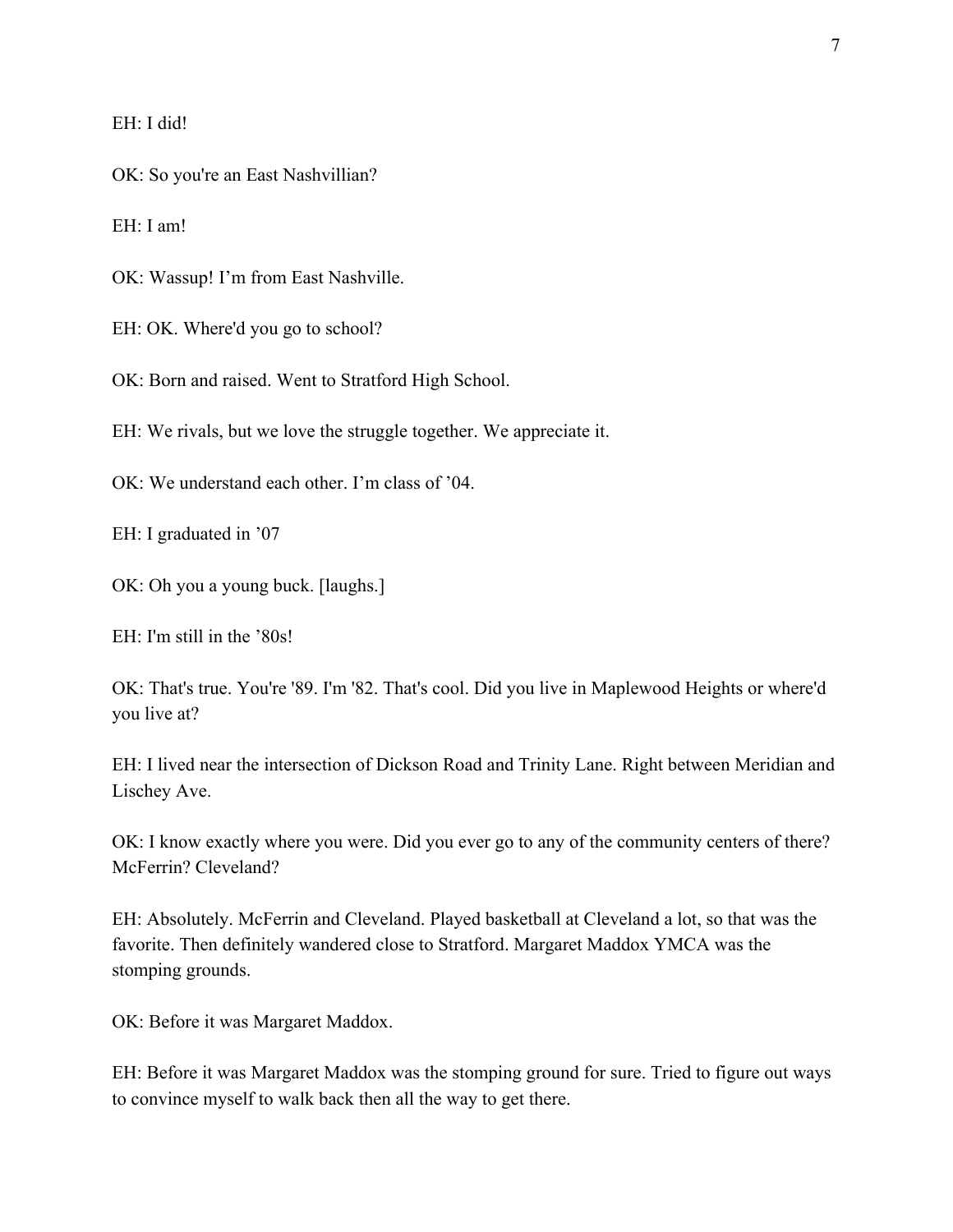OK: We all did that, right?

EH: 'Cause we were just out of range for it being comfortable but definitely was worth it every time I did it.

OK:My father was the manager at McFerrin and Cleveland for a little while. So that's interesting to know you went to those places. It's funny to see the YMCA now, too. It's all nice and fancy. Remember when it had the one gym and raggedy playground?

[both laugh]

EH: And the playground in the back. And you'd argue every time, "Look we need more space. We need more to do."

OK: Exactly. Where'd you go after you graduated from Maplewood?

EH: I went to the University of Tennessee in Knoxville. I was lucky to be the recipient of Pell Grant and Promise and a lot of things that got me there. I started out majoring in engineering. But as much as I love Maplewood and love the public education system for what it gave me, I was not prepared for university math and sciences. I ended up transitioning into the College of Business and ended up dual majoring in finance and enterprise management, which is now titled Entrepreneurship and Enterprise Management.

OK: That's awesome. Was it a culture shock going up there to UT?

EH: You know, it was, it definitely was, but I found out the black and brown community, we gather and do similar things regardless of where we are. There was a lot of influence there from the Memphis area, so quite a big population. It wasn't too much of a culture shock. I don't really have a propensity to avoid awkward stuff. I get bothered very easily, but awkward situations help you grow. I was definitely culture shock, but it definitely helped me grow, and it mimics the environment I'm in now, so it prepared me for future.

OK: What year did you graduate college?

EH: I graduated in 2011. Right in middle of recession. I did enjoy college, but my last 10 months there were very stressful. I didn't want to go home without something or to end up somewhere I didn't want to be. But definitely enjoyed the experience. I'm starting to reconnect with the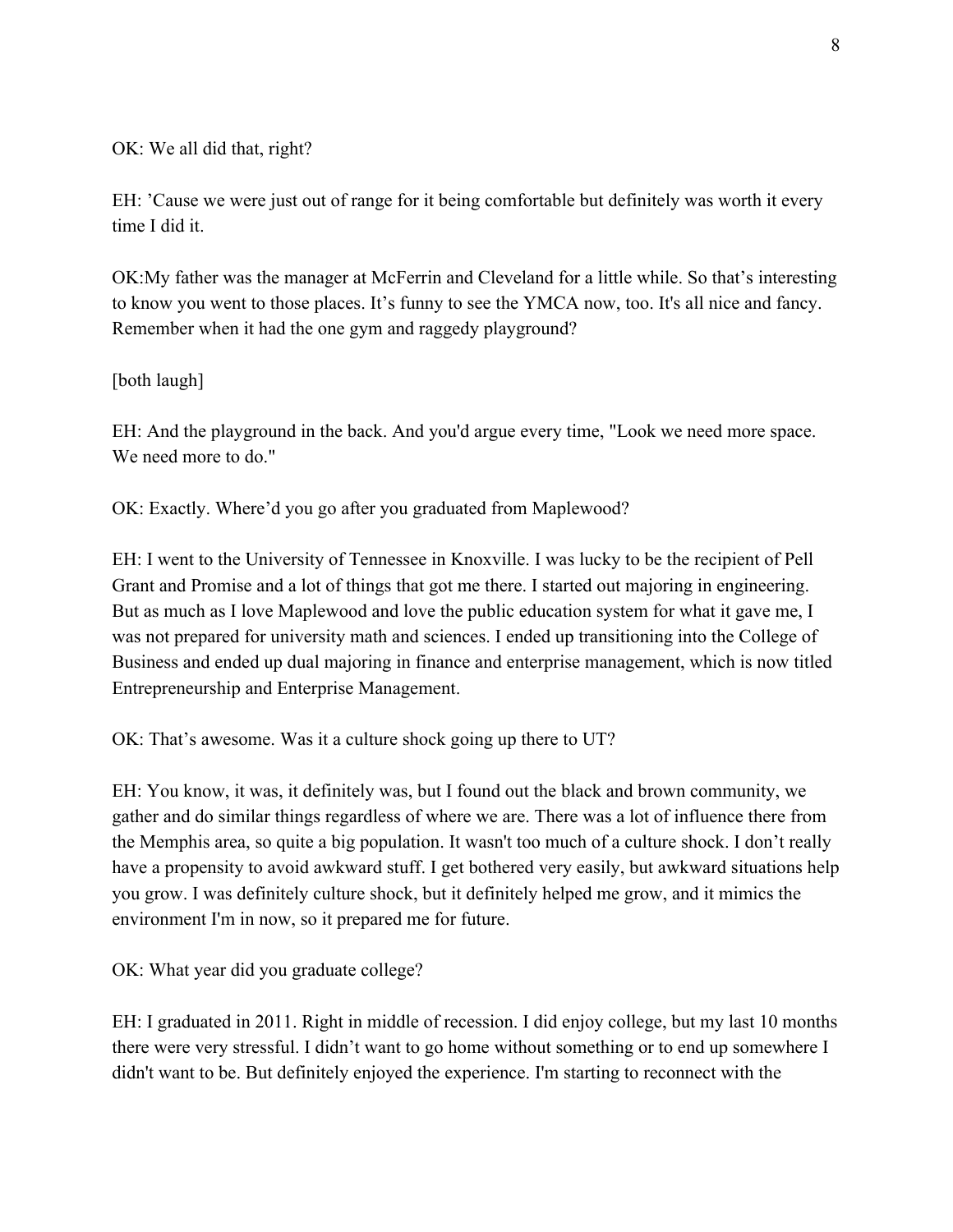university now. But Nashville is my home. I love being here. I was blessed to come here to work on Music City Center project, and I think that set me on path I'm supposed to be on.

OK: Can we talk about that some? Did you know what you were gonna do when you were coming out college?

EH: Absolutely not. I knew what I wanted to do. I knew I wanted to be in the construction and real estate realm. I had an affinity for that.

OK: You like legos. I get it.

EH: I definitely wanted to build. I went to school to be an engineer so I could design and build things, so I took a different path that got me close enough. Hopefully we can dive into this, but now aspiring to be a developer and to create things that truly help a community and not just say they will. I got on the Music City Center project and was able to see the real legos get put in place on a project that was amazing in a city I love. It seemed like it was the perfect fit for me.

OK: And what do you do now?

EH: I have a firm that was birthed out of that experience on that project. I work as a consultant with the city on large civic projects. Same story, different projects. As the city's still continuing to grow, there's been opportunities there for me. I've also expanded and am working with the state on the State Museum project. I've acted as a consultant with Parks on the Plan to Play project. I really found a passion in the planning side. Understanding that if you put a good plan together you can make some great things happen. I really have decided that I want to do that a lot more. I make an intentional effort to do a lot more because I get to engage with the people, which is something I don't necessarily get to do on the day-in-day-out of the project. I'm mostly budget and finance, so spreadsheets. Put your butt in the seat, and do spreadsheets, send emails, review contracts, stuff like that. When we're doing a planning effort or an exercise or a study, you're getting out and talking to people, and they're telling you what they think. They're telling you something you probably need to hear that you're not getting in your day-in-day-out environment, and it's very rewarding. I'm trying to move towards being that kind of developer that listens to community first and then tries to do something, versus telling the community what they need.

OK: Man, you're a diamond in the rough. Where have you been at? [laughs]

EH: I've been here! [laughs] I'm from here. It's not the norm. I agree with you. And the perception you explained is a very common one that hopefully will be changed. It won't happen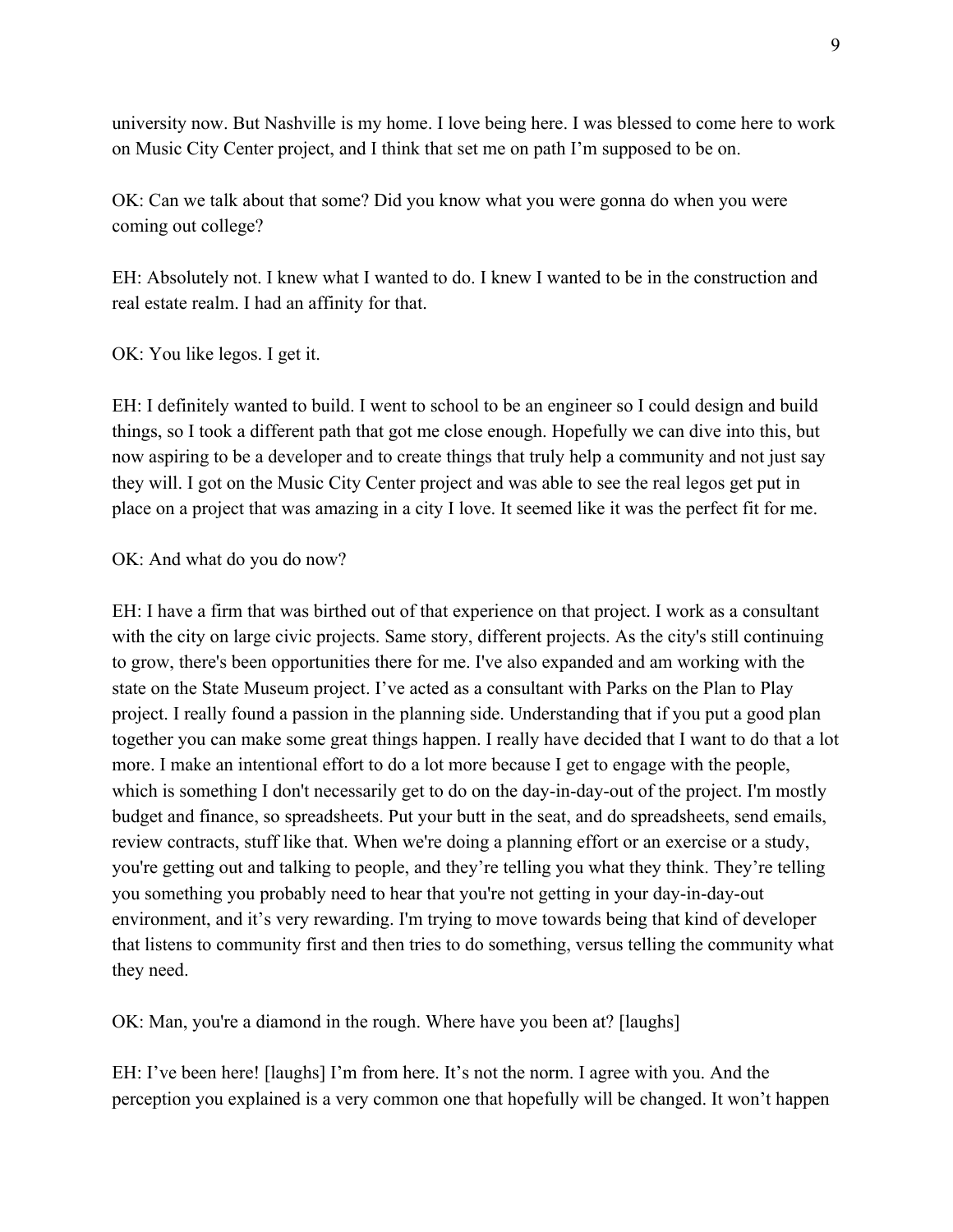quickly. There will be some diamonds in the rough. You have to wait for them or find them or help shape them.

OK: So it seems like you do a lot of large scale development?

EH: Yes, very big.

OK: What are your aspirations? Are you going to do development in South Nashville? Are you going to do housing, affordable housing?

EH: Yes, I definitely want to do housing, affordable housing. I tell people a lot when they ask me what do you want to do—'cause now I do large civic projects—I want to do more community-scale projects. I want to do mixed use and affordable housing because I know that's what will help our city thrive as we move forward. I think the transition is going into the neighborhoods like South Nashville and North Nashville and East Nashville. I'm not particular on exactly where. I know it's needed in all those different places. In South Nashville, kind of like you said, when first came here, I didn't really care for it at all. I live a stone's throw from the railroad, so heard the train, and I was like, "This isn't going to work." People were always up and down the street asking questions. I grew up in East Nashville, and I wanted to be back there. But the timing of things and how they were changing, South Nashville was where I ended up.

OK: Can we talk more about that? I'm just interested in why you say that, 'cause we're not afraid of the word gentrification, right?

 $EH: Not$  at all.

OK: East Nashville is extremely expensive. Did that take it off the plate?

EH: I did. I will say this. I think gentrification has a very negative connotation just like developer does, but I think gentrification is something that can be done in a way that's positive. It's just like anything else. If you have the opportunity to go into an area that is underserved and provide services as well as underdeveloped and develop in a way that something is wanted, that's great. It's the pushing people out that's always the problem. Gentrification's definition doesn't require you to push people out, but it definitely happens. East Nashville, when I was looking for a home, had already hit that up tick of being the cool spot. Nothing was there for me in terms of what I wanted: something either extremely affordable that I could build and grow into. Those were flying off the table faster than I could approach them. Also, my funds at the time couldn't make it. I couldn't really compete with people that wanted to get to that cool, hip spot. South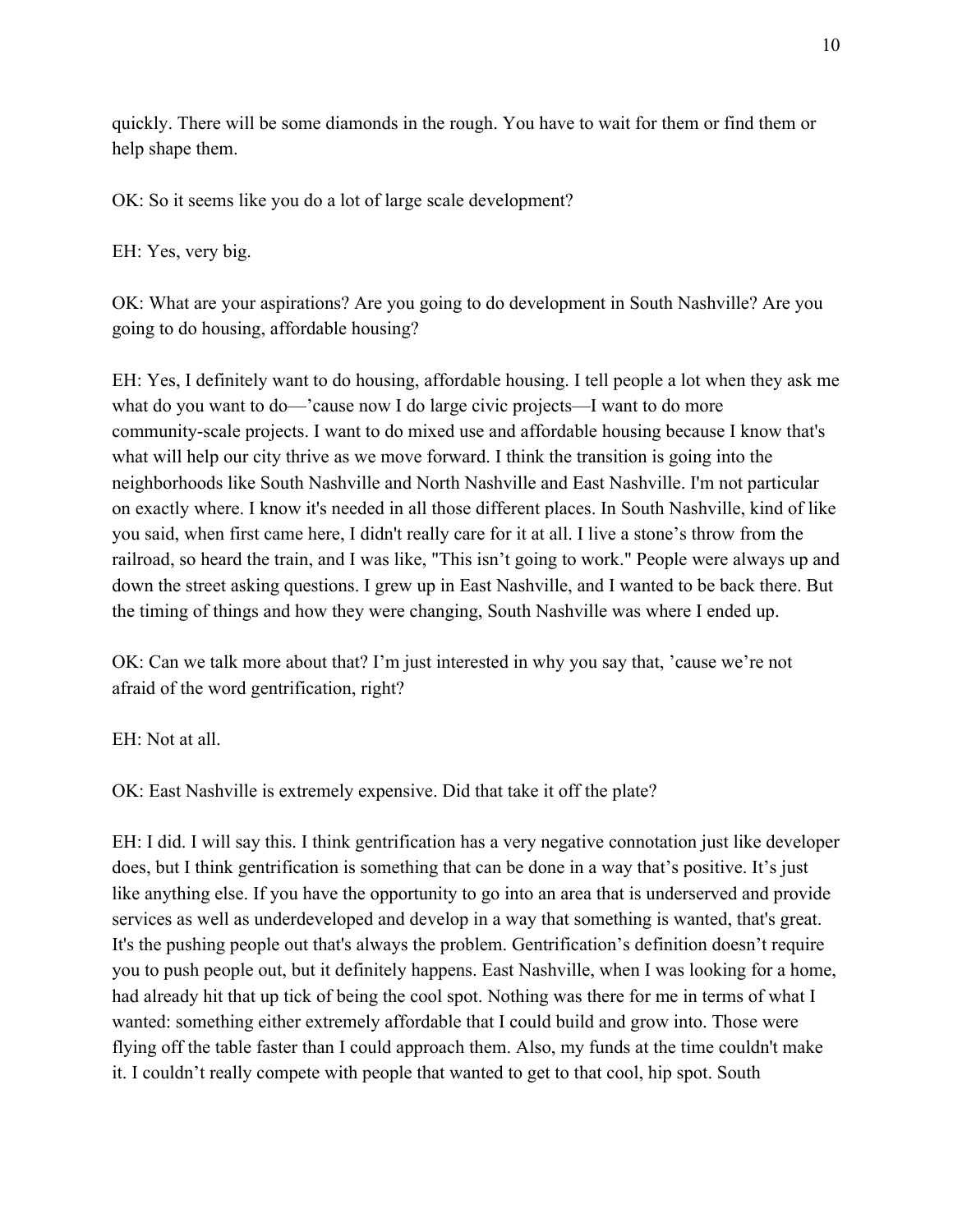Nashville, it was a little bit of a longer shot at the time, the transition and the path of progression was a little bit farther away, and it worked out for me.

OK: How do you like Chestnut Hill? Have you made it home now?

EH: Yeah, I have. I love Chestnut Hill. I used to have my apprehensions about it. I had some challenges when I first moved there. I will say that the community there––I'm part of a townhouse association that was product of Housing Fund affordable housing program. That small community made it a lot easier. I'm not the best neighbor. I'll be honest with you. I'm definitely a to-myself kind of person. In that community there was one other male homeowner, and the rest were female. The females were of course, "Hey how are you? How you dong?"

# OK: Very engaging.

EH: Absolutely. Absolutely. What it did was it forced you to come out of your shell, and it created this sense of community almost instantaneously.

OK: What's the demographics of Chestnut Hill now? I remember what it used to look like when my auntie lived there in early '90s.

EH: Chestnut Hill proper is still, I'll say, about 70 percent black. The other 30 percent is Hispanic and white. When you start to cross the other side of the tracks in Wedgewood-Houston, there's been a lot of transition in terms of housing types. Those occupy more of a white populace coming in. Chestnut Hill, to be honest, the most active people in the community are white that will come out and tell you what's going on, welcome you to neighborhood, encourage you to come to SNAP meetings or to any type of community meeting. They'll inform you about proposed to development. They are on it. They've welcomed me as if I was there forever even though I had just moved in.

OK: This is something I've mentally struggled with. It's more the displacement than the gentrification. Coming up in East Nashville, it's like, "We're getting sidewalks? Yeah! This is great!"

EH: Yeah! Like I talked about walking to those community centers, you were walking in the gravel and the grass.

OK: Exactly. It was a lot different. Then you start seeing white people running up and down the street, waving. OK that's different. Then all of a sudden, we got firemen and policemen moving in as neighbors. These things are wanted changes. It's funny. They always think we want to stay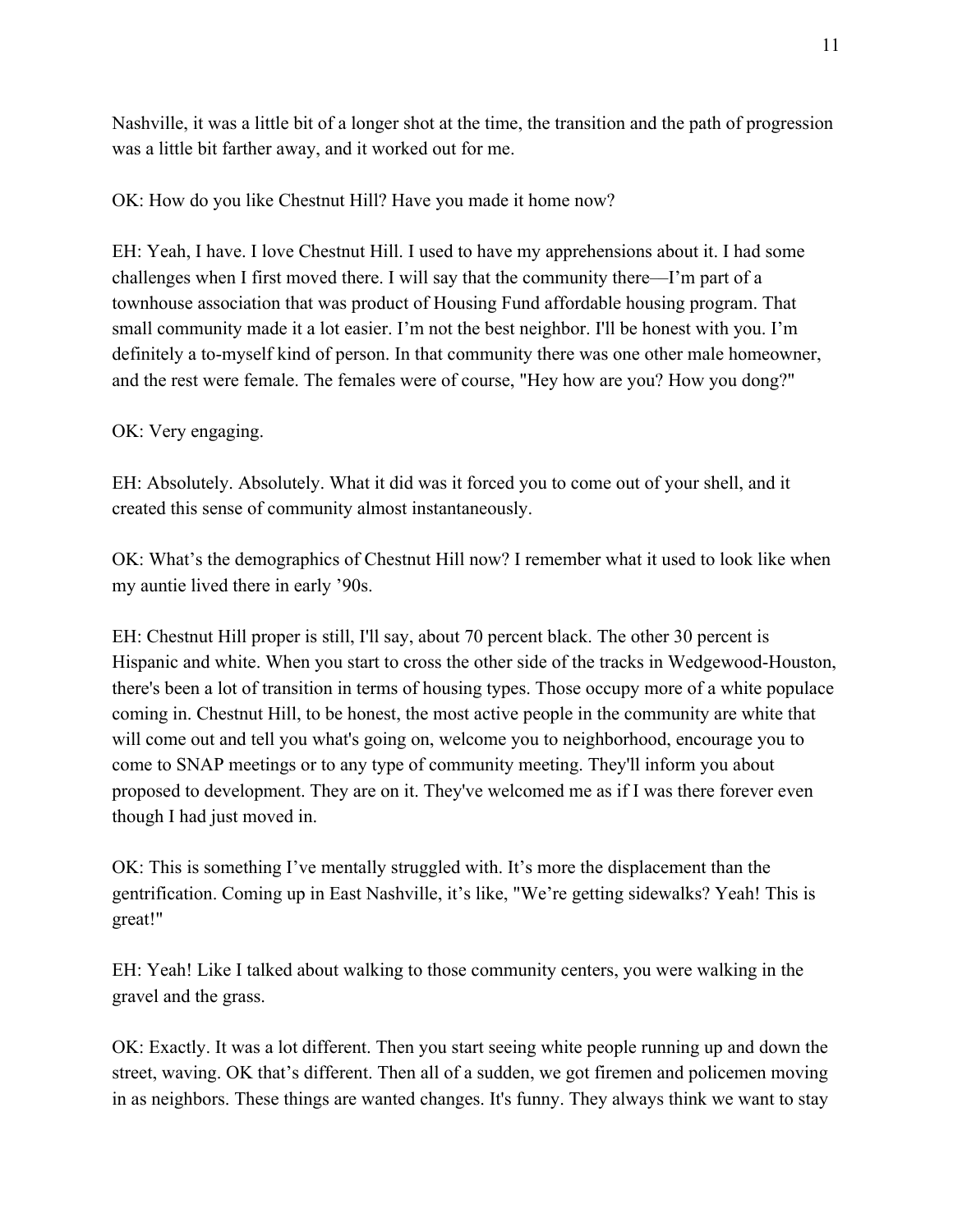in our own conclaves, but we want to diversify our neighborhoods just like anyone else would, but because of socio-economic issues, it's been historically hard for African American communities. Why is it so hard for us to do it in African American communities? The only one you hear about in Nashville that's engaging and gets out the listserve and tells you about all the meetings going on is Bordeaux.

EH: Yes. Very much the model.

OK: So why can't other African American neighborhoods do this? So have you ever thought of this or struggled - why does it have to be predominantly white neighborhood for it to operate that way?

EH: That's a loaded question. I could dig very deep. I would say the best way I can answer that in this short period of time is that the mindset of "what you have is yours and that everyone around you doing better helps you" is something that's been broken in our community. We talk about gentrification. Gentrification only happens with displacement when a few people move in and band together and say, "We actually want certain things to change around here," and when you do that, you can have the political leverage to demand sidewalks. You can have the political leverage to go to Codes and say, "Somebody's not cutting their grass, and it looks awful. There's immobile vehicles along the street. That's not what we want our neighborhood to be." That sense of ownership and that sense of pride and possession pushes these areas to gentrify quickly once you have a certain type of people there. It's the same plan. It's the same logic. It's just our community seems to have a detachment from that. That you and your neighbor can make all the changes that we want to see. You can make it as perfect as you want it to be if you're willing to work for it.

EC: If you've listened to episode three of WeHome this stuff might sound familiar. And if you haven't yet, please listen today. In it, two women talk about the changing black community in South Nashville. Ms. Leola Cullom was born in 1944 and has lived in South Nashville for most of her life. Odessa will mention her in a minute. On that episode, we dig into some historical events that have altered the black community. Mainly, 1931 Meharry Medical College left South Nashville, taking with it many white collar professionals. Then in the '40s and '50s, Tennessee built two public housing complexes that concentrated poverty and still stand today in states of disrepair. And in the '60s, interstate 40 came through, bisecting the neighborhood and cutting it off from downtown.

OK: OK, here's another question you might think is loaded. I'm sorry if you think it does.

EH: Please. I love it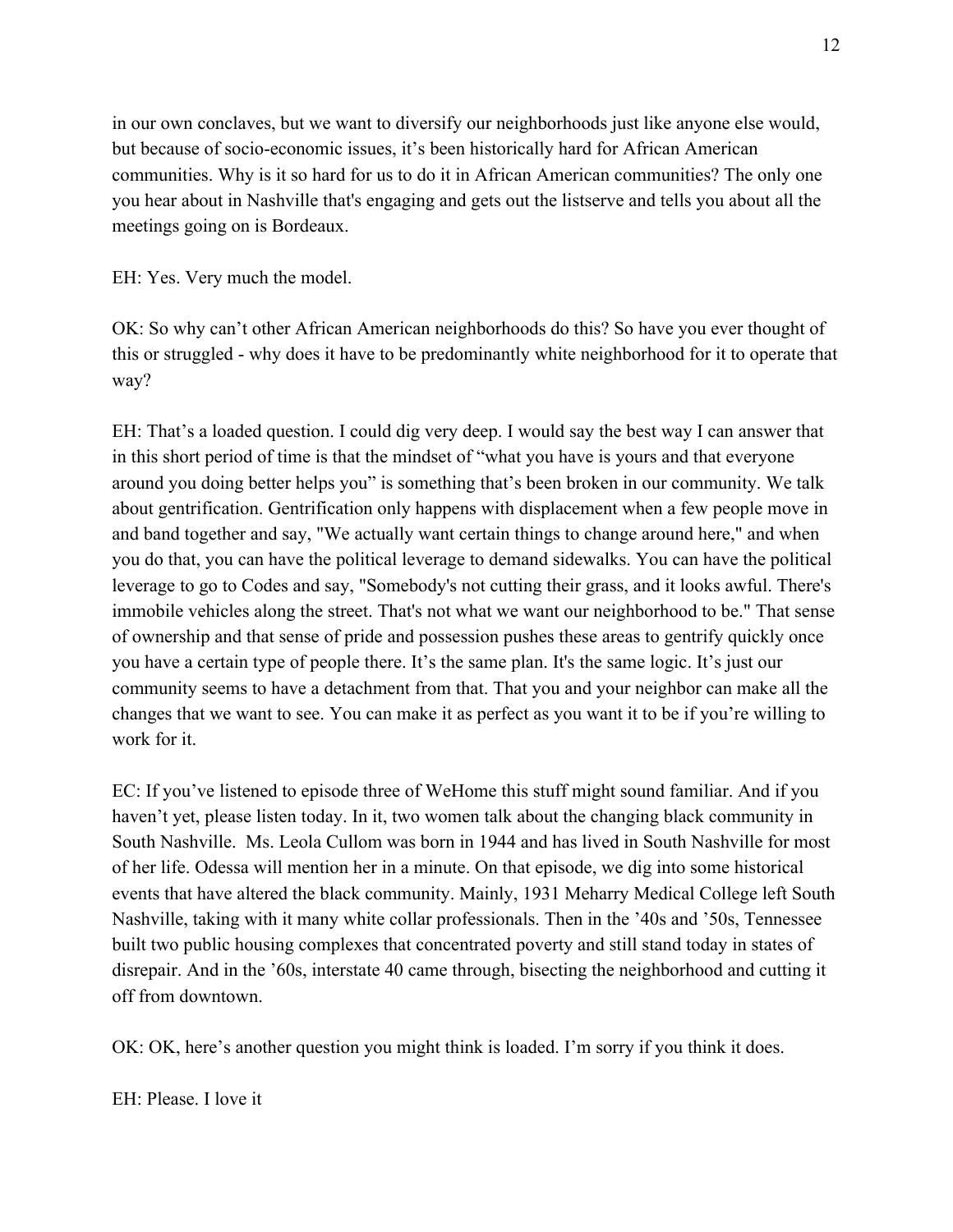OK: Do you think that the projects––or public housing––has added to the decimation of our communities? In just the sense that you're talking about...When I talk to people about North Nashville, South Nashville, and what it looked like before public housing came or before interstates got cut through communities, it's exactly what we're talking about. It's funny that here we are 50 to 60 years later where we as a people should have progressed and jumped some of these wealth gaps, but we're still in the exact same place. And we almost reminisce on the times in the '50s and '60s when Jim Crow was relevant. I find that odd. That says that there's something wrong today. Are you thinking about those things as a developer and someone who wants to do affordable housing?

## EH: Absolutely

OK: I get jealous when I hear people like––there's a lady you need to meet named Leola Cullom. She's been in South Nashville forever. This woman is best storyteller I've ever met. You get jealous when she tells these stories. You can feel the emotion and love that ran through whole community. She can put you in that place. I want to be there! I hope you're the type of developer that has this in mind when you do affordable housing and redeveloping the neighborhoods.

EH: From what you asked, I think I'll take a little bit of what you said earlier. You don't have that perception, or it shouldn't be the perception that we want to remain in these enclaves. But I feel what you said about the segregation of putting everyone in a housing project, cutting you off from a side of town and then seeing that part of town prosper while yours remains the same, creates the impression that an outside force, whatever it may be, wants you in this enclave. I think the problem is people aren't stupid, especially not intrinsically. People know how to feel things. And when you feel that's what somebody wants from you, and it's all you've ever known, you either accept it or you combat it with a form of hatred versus a form of action. I feel like a lot of communities that have been cut off or divided, they begin to accept that division and to say it's lesser than. Or if you're put in a project, it's not yours. You don't own it. It's somebody else's problem. This is just your way of surviving and making ends meet.

### OK: Exactly.

EH: You talked about it. In the '50s and '60s, you didn't have those projects. You might have had a more meek existence in the home. It wasn't 1000 square feet. It might have been 900, 800, 700 (square feet,) but it was yours.

OK: You're rooted in it.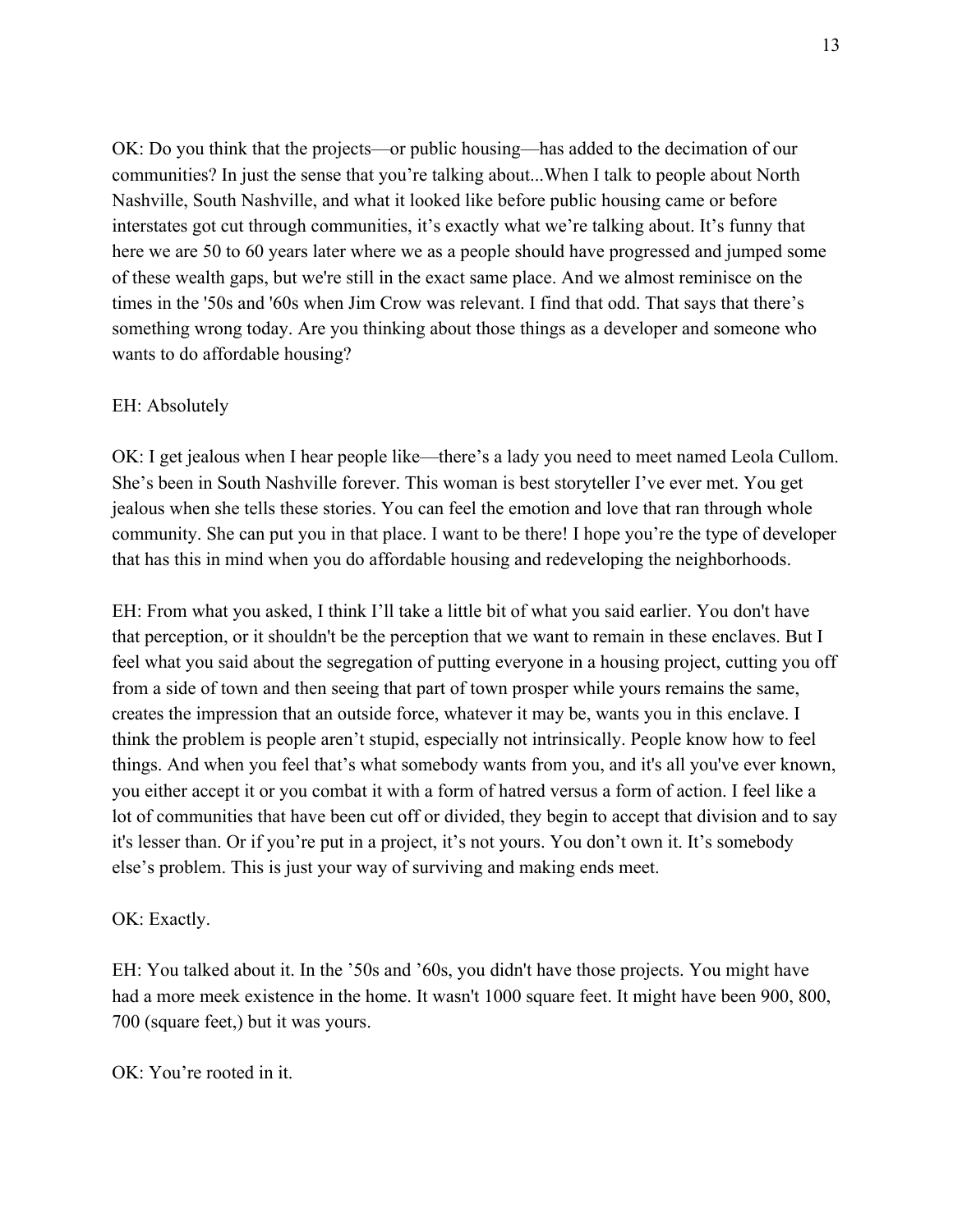EH: And you're rooted in it, and the people across the street from you feel the same way. "This is mine and I take pride in it, and if you let it deteriorate, that affects me." Now that needs to be rebuilt in communities, especially in ones that we're talking about. Another big point I'm really big on is connectivity. Connectivity and creating a sense of place. I think that's what you're saying, it's missing now. What I want to do is create things in community that aren't necessarily the norm. I don't them to not be the norm because I can make a profit. I don't want them to be the norm because the norm's not working right now. I also want them to not be the norm because they you create a sense that, "There is a change coming." You have a beacon that something is going to be different now. That's really something that our communities need to see in all shades. They need to see that the affordable issue is one that's going to affect you no matter what color you are. A lot of people want to move to Nashville and take part in what all this city has to offer, and what they're getting is...They're getting the great, but they're also getting the grim. The grim side of Nashville is there are people that have been here forever and have yet to really get a foothold in a city they have given their all to for years. And this needs to be addressed.

OK: Yeah. And with that too, I talk to people that have moved here and we talk about that. It's almost unfair to native Nashvillians. The reason I say it's unfair is because this has been a low wage state forever, and we don't talk about wages enough. I have family members who were custodians for 30 years and owned homes and retired and lived a really good life because Nashville appreciated the work that they did. Now it's almost criminal not to overachieve. What do you think about the fact that we have a wage issue in Nashville, and that directly contributes to the affordable housing crisis?

EH: I feel that the combination of two is crippling. For lack of a better way to put it, it's going to hurt the city in long run and create animosity between different types of people. One thing I've learned to appreciate is the value of teachers and civil servants. One because they're always going to be underpaid. When you affect and touch as many lives as a teacher does, it's hard to quantify how much you really make. But it should be more. I feel also, the thing people seem to detach...the fact that a home for someone is the beginning of stability. Growing up and not always having the best financial situation and stability, I think you realize that as you first make that leap into a different situation, you have an appreciation for something different, but you also realize that those that were providing for you at that time and those that helped you at that time, how impactful it is because you know how to appreciate it. I think a lot of times when people talk about affordable housing, they really look at it as a numbers game. You know, "We have this many people coming, and we have to find somewhere to put them." Somewhere to put them is not really the solution. Putting them somewhere they can build on and progress to the next level if they want to, or to have somewhere that's comfortable where they can stay for years, decades, raise a family, age in place, whatever term you want to use. All that needs to be considered when you're creating a place for people to live in versus not just a slot for mail.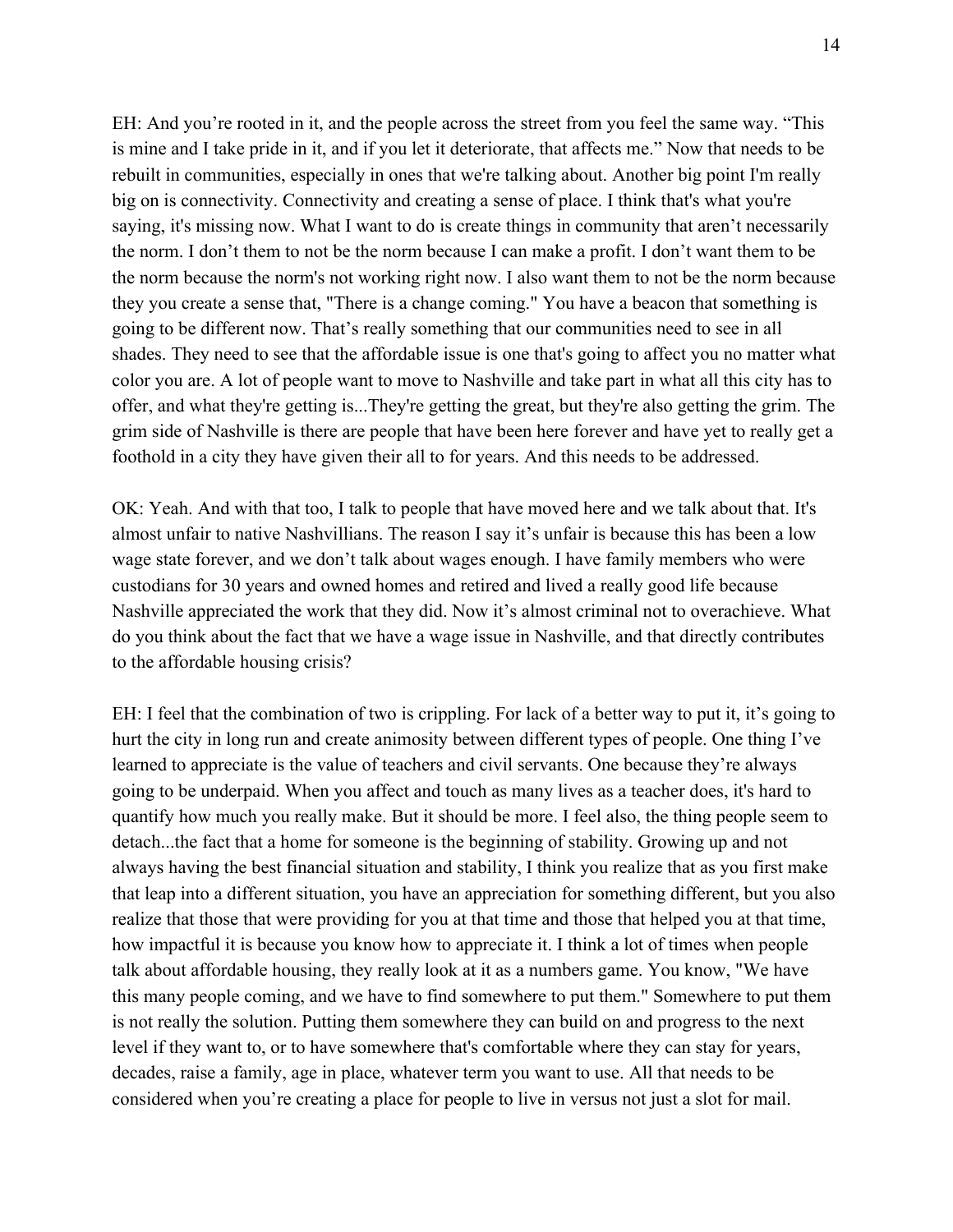Sometimes I think that's how people look at it. "You've got this much, so you've got to put enough." You touched on this as well, when you see that people are coming, it does seem unfair. When you have the wages set at a certain point, you have a lot of businesses and a type of entities coming in from out of town. They're going to try to take advantage of that because the people that are here or moving here are like, "We can set a really low wage for all the services," which are the things that amentize an area. "But we'll pay our people X so they're happy." Again, it's shortsighted, and in the long run, I think it's crippling.

OK: What does affordable housing look like to you? I grew up as you know in East Nashville where most people lived in single family homes. Even if they lived in public housing, they lived in the projects. Rare did I see people that lived in apartment complexes. You knew of some, but for the majority, affordable housing might be the difference between a flat and two level home. So what does affordable housing look like to you because I think that's a lot of pushback. When I first heard there was going to be affordable housing in Nashville, I thought, "That's great." But it's apartment complexes going into the sky. That's a paradigm shift, especially for people in the South, so there's a lot of pushback. They wonder why Antioch is getting so filled and people are going out to Laverne and Lebanon. That's part of the reason. They don't consider living in an apartment to be living.

EH: I love that question. The reason behind it, and this is where you'll see some of the developer come out, I feel like there is a great value in having a diversity of offerings. My perfect world of affordable housing, and I prefer the term affordable living––to me affordable housing fits into affordable living–– I think that with the density you get from having...I stay in town home now. I prefer that. You share a wall [with your neighbor.] In an apartment it gets a little more invasive. The privacy's a little less. In the single family home, each one has right fit for somebody, but ultimately what comes with each one. If you have single family home, do have that because you want kids to play in the yard? Do you want that space to stretch out? But with all that, guess what comes now? You are the single burden-carrier for all of the maintenance and all of the things that happen in that home. If you're prepared for that, if you're educated about it and understand it, and that is affordable to you, you can now have affordable living with an educated decision. It's "Come to Nashville! Come to Nashville! Come to Nashville!" and when you get here, you have pay \$1000 for a single bedroom. You look for alternatives, and they're absent. With a townhome, now that I share a wall with you, we're also sharing the fact that our landscape is being shared, our maintenance is being shared. When we need a roof replacement, we all take on that burden. Especially in the black and brown communities––and why gentrification has such a negative connotation to it––it's perceived as an area that has gone in disrepair. Or that people don't care. I feel like if you have a community of people that understands that yes, if I'm going to stay in this house for 10 to 15 years, from day one, I need to have a plan for how I'm going to maintain this home. My roof is going to leak. It's going to happen. Technology is getting better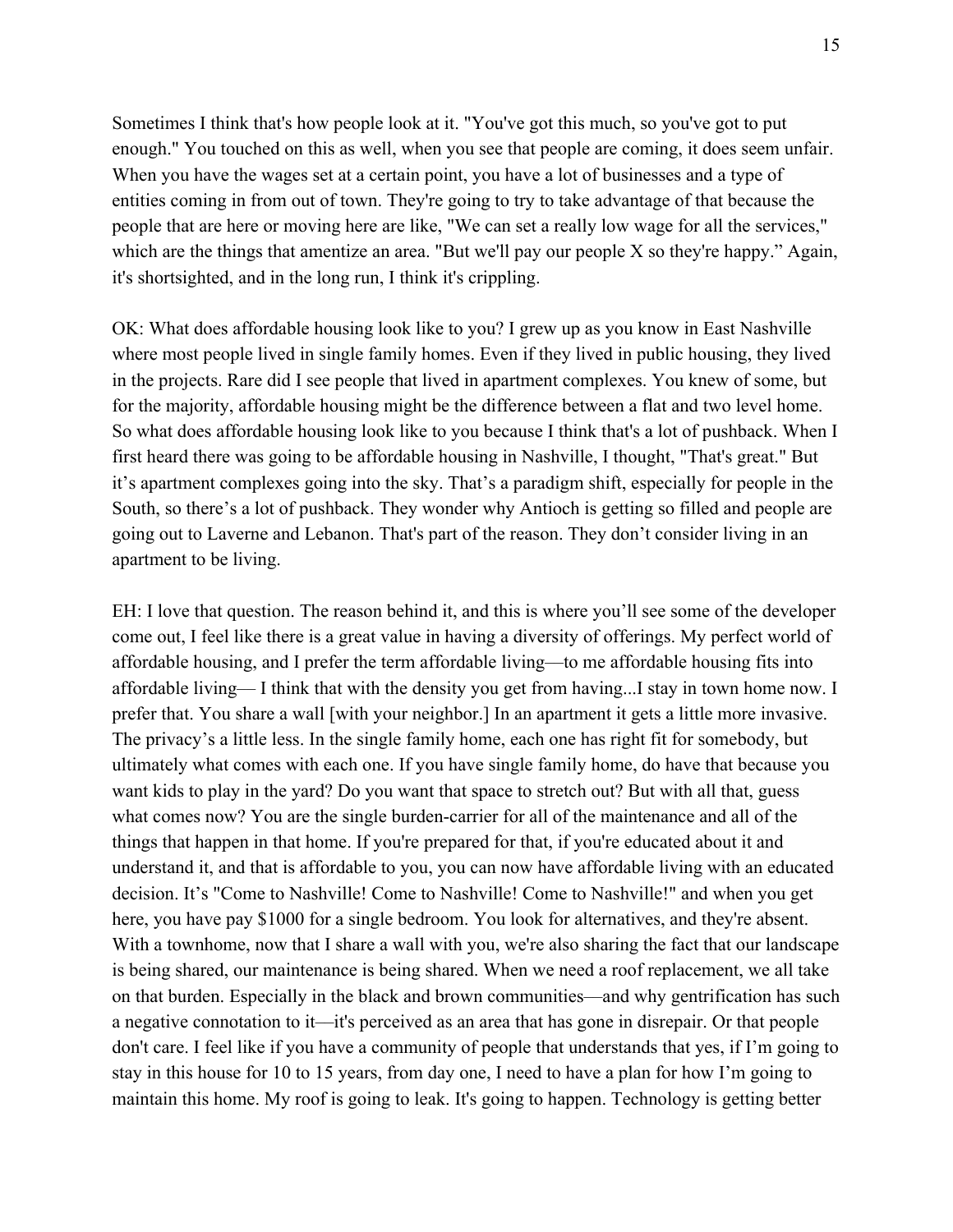and there are ways you can do things, but over times things deteriorate. Costs around you are going to increase. It costs a lot more for water now. It costs a lot more for electricity. Your taxes going to go up.

# OK: Way up!

EH: Way up. Just because something worked for you at one point doesn't mean it's going to work for you forever. Understanding that you still have to always have a mentality that the world is not going to stop spinning just because you're comfortable today. You need to be comfortable for years. That's really where affordable living comes in. Another part of that is transportation. Understanding the dynamic of, "I'd love to have a single-family home, 2000 square feet, but I have to go all the way to Laverne to get it." That's great! Are you gonna work in Laverne? Guess what? Your commute going from 15 minutes to 25 and by 2020, it's probably going to be an hour, hour and a half.

OK: Especially. [Interstate] 24 ain't no joke.

EH: Now, you say, "Oh wow. I have to pay how much for gas? I have to pay how much for all of my utilities?" The cost of living is just going to increase as more people come. I feel like affordable living gives you the opportunity to be in a place where you have enough space for you, and you can traverse the city and neighborhood without being impacted by other costs, such as transportation. And a cost being time as well. If you're 15 minutes from a park, from a restaurant, from a store, if things get really bad, you can still walk to the park and enjoy your day. You can walk to the store and get some food. You can walk to a restaurant and actually have an evening and enjoyment and outing and some form of entertainment. It's a different lifestyle.

OK: That's exactly what we're getting to. This is something Nashvillians have to face. What you consider quality of life is going to change. With the density, we're the "It City," so people are coming here.

EC: Also back in episode three, Andrea Evans talks about a major project called Envision Napier/Sudekum––the redevelopment plan for the two public housing complexes in South Nashville, as well as the community around Napier Rec Center. It's not the first of its kind in the city. James Cayce Place has already moved people into the first new building out east. These developments aspire to break up poverty by creating mixed income housing paired with retail. In a minute, Odessa mentions a precursor to the Envision Projects: Hope VI. A nationwide HUD program, Hope VI has been criticized for displacing residents, including here in Nashville.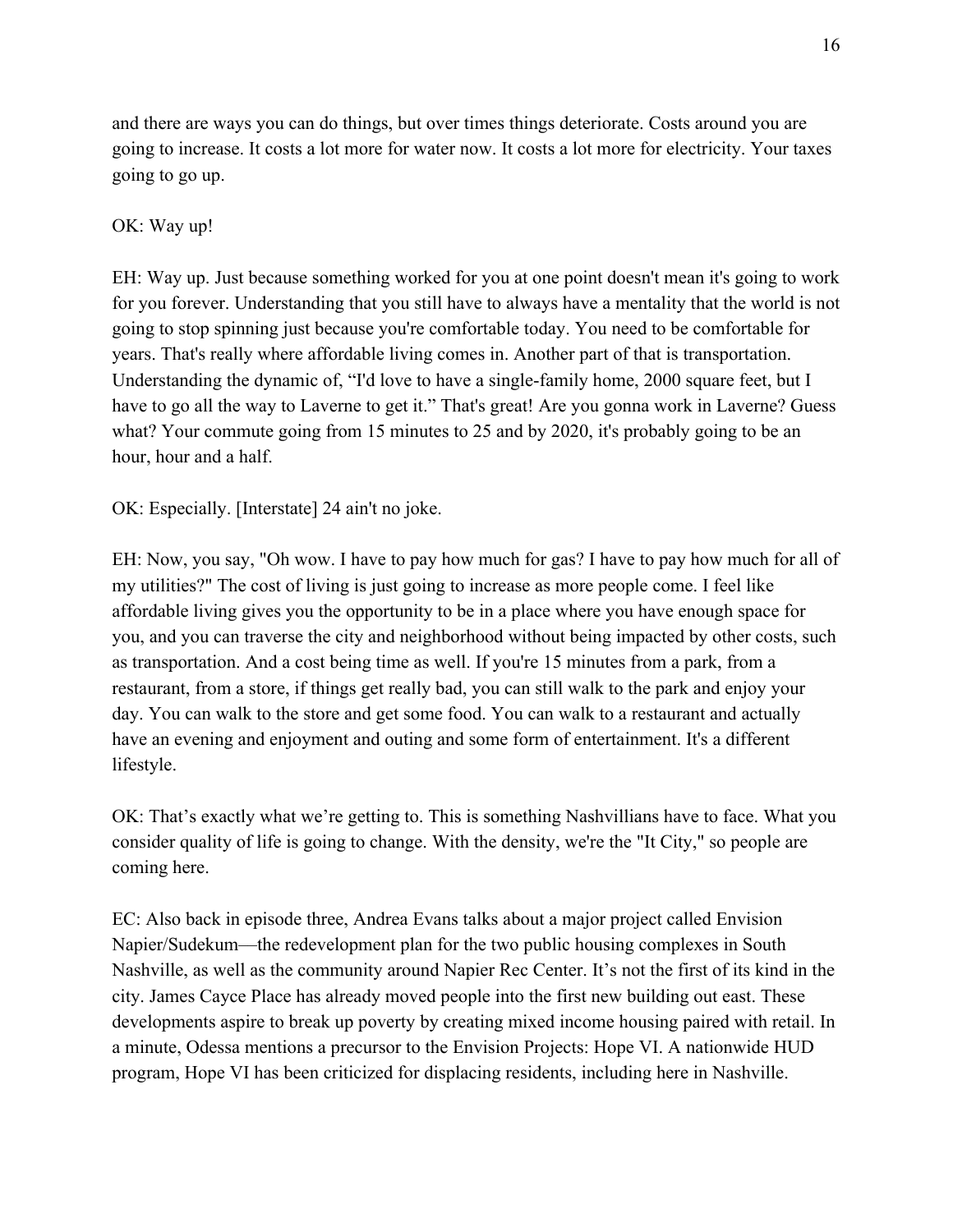#### EH: Can I ask you a question?

#### OK: Sure go ahead!

EH: The developer thing. I wonder if you could summarize in a couple ways. What's the most irritating thing that you've run across with a developer? Has it been something that seems disingenuine or is it other issues?

OK: It's always that. It's the lack of trust, the disingenuous things that I've seen happened. Working with several organizations or just being in community, I remember a developer came to a community meeting just when I was getting out of college in West Nashville. He was working on the Hope VI project. It was Envision project back in day. They renamed it and wrapped in new ribbon and called it Envision today. They go in and redevelop and revitalize a neighborhood, not just the public housing but the neighborhood that surrounds it. Preston Taylor has historically been an African American community. They come in with bells and whistles and play on emotions of people. They know what the socio-economic situation is for a group of people. They show them these shining things that are going to happen, and of course they're going to buy in. But what they didn't tell them is, "We aren't planning for you to stay in this community." Like a lot of other people, I'm always skeptical, and I think I have good reason to be. The inner urban core of Nashville has always been African American or diverse, and that is rapidly changing. We used to be at Preston Taylor, all of South Nashville, Sevier Park, Acklen area, East Nashville––all the way around––West Nashville what they call the Nations, Georgia Street. All of those were strongholds of the African American community. And they're not anymore. And all of them have the exact same story. Developers come in and tell them about new things that are going to happen, but they didn't tell them property taxes going to raise. They didn't tell them they weren't going to be able to rent units. For those in public housing, they weren't guaranteed that they would get to come back and live in whatever new establishment was gonna be made. For those people on Section 8, they didn't know there wouldn't be a stock of housing for them to use, so they had to go outside the city . Those things are always sitting in back of mind when I hear the word *developer*. That's why I said earlier that you're a diamond in the rough. I hope more developers I meet are like you.

EC: MDHA says they hope to avoid that displacement by building the Envision developments in phases. That way, so many people don't have to leave during construction. People won't have to find housing on another side of town. But a lot of Nashvillians remember Hope VI. Many people who could no longer afford Hope VI property ended up moving into Napier and Sudekum homes. I think you have to appreciate that skepticism. And I also think MDHA knows this. But it is a tricky situation. How can the government improve the well being of the working poor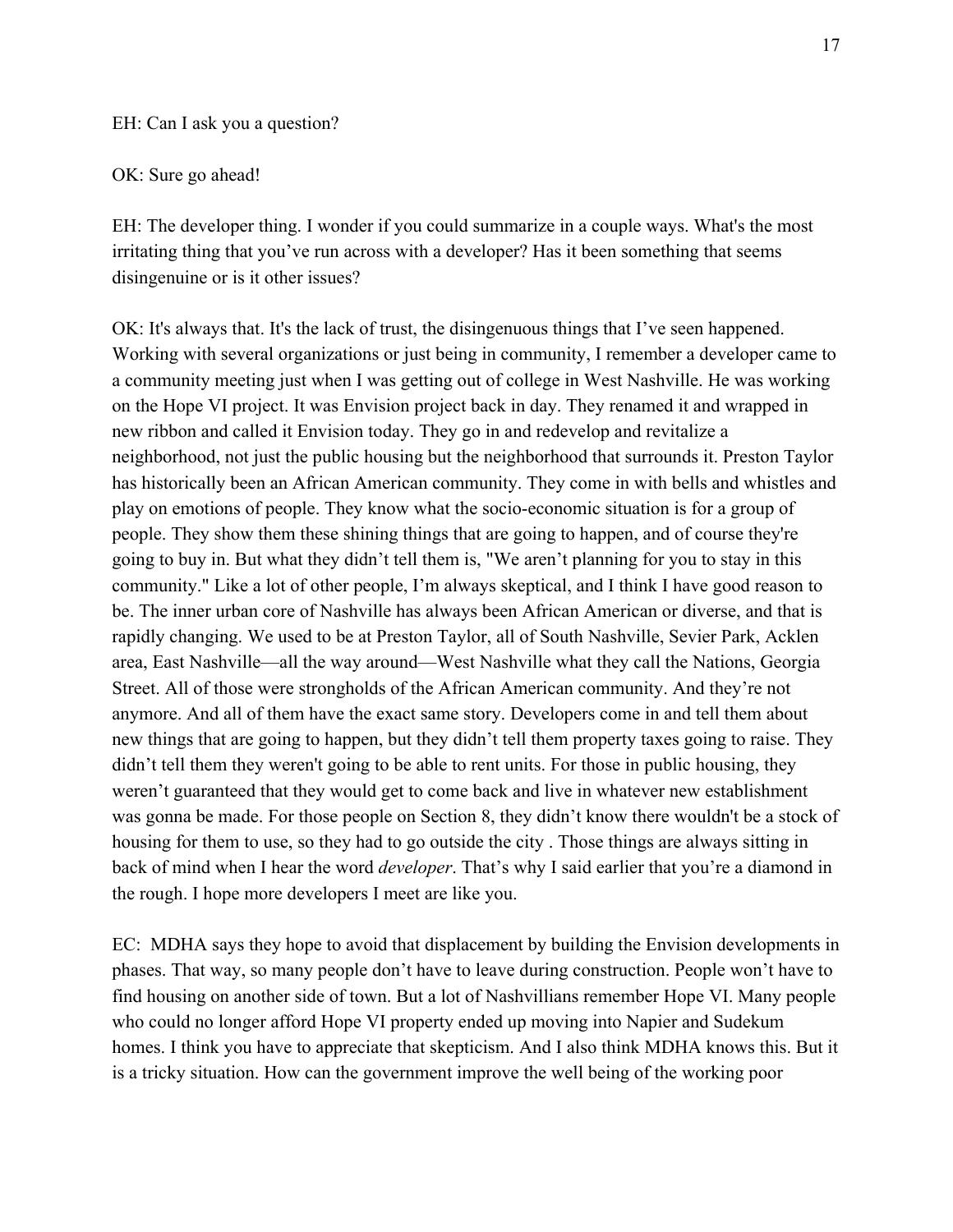without causing displacement? Why hasn't gentrification benefited everyone? Why, in so many circumstances, do poor people, who have the least, also have the most to lose?

EH: I'll say this, and I think you described it very well when you talk about Hope VI and now the RAD program, which is the impetus for Envision. It's all centered around looking at an area that's perceived as underserved, perceived as underutilized. There's a mechanism now to provide funding for revitalization effort. I think the key is going to be educating community on what that revitalization can look like and what is needed. There's a lot of pushback with Envision now because like, you said, people have that feeling of "We've been lied to before."

OK: Yeah, they lived through it. They remember it.

EH: It's not that their skepticism or their beliefs are based in nothing. There's a fire behind that smoke. It's now going to create a different type of environment for certain developers to live in. Same thing as it's going to create a certain type of environment for certain public officials to live in. You have a more educated populace that says, "You won't be able to ram this down our throat." What I'm hoping is on a more and more frequent basis, we continue to have more educated people come that aren't steered by bells and whistles and pretty pictures. That aren't steered by conversations that detract from micro issues in this community. You have to understand as a developer on any development, this one project can have a lot of impact on a community on whole, but won't solve all the problems. You can do one project now and put 1,000 units of affordable housing, as perfect as you and I could image, right smack dab in downtown of Nashville and put all black people in it. There's still going to be 29,000 other people who are going to have an issue, and it's not solved. You can help people; it has to be incremental from a lot of different directions. As the populace becomes educated and they hold people more accountable, that can happen. The issue with that is, you're going to have developers as well as certain public officials who their profits are going to get squeezed or their dollar's not going to go as far for what they had envisioned. Just like anyone else, when you are more aware of things, you want to get more of the full picture. When we talk about affordable living, I don't want you to put a hole in wall and say, "You go stand there. That's your spot." I want this to be vibrant. I want to actually belong here. It is for me. Show me it's for me by putting things like this here. All that's not usually not in somebody's plan. That's not what they thought they were going to have to do. But it's part of what you would do to create an entire place anyway. I think asking developers to put a more complete product into market is where we are going. It seems odd to you because it's a little bit ahead of the curve, but the thinking is there. The thinking is just not there and married to affordability.

OK: So, Chestnut Hill, right? you were talking about walking to restaurants. What grocery store do you walk to?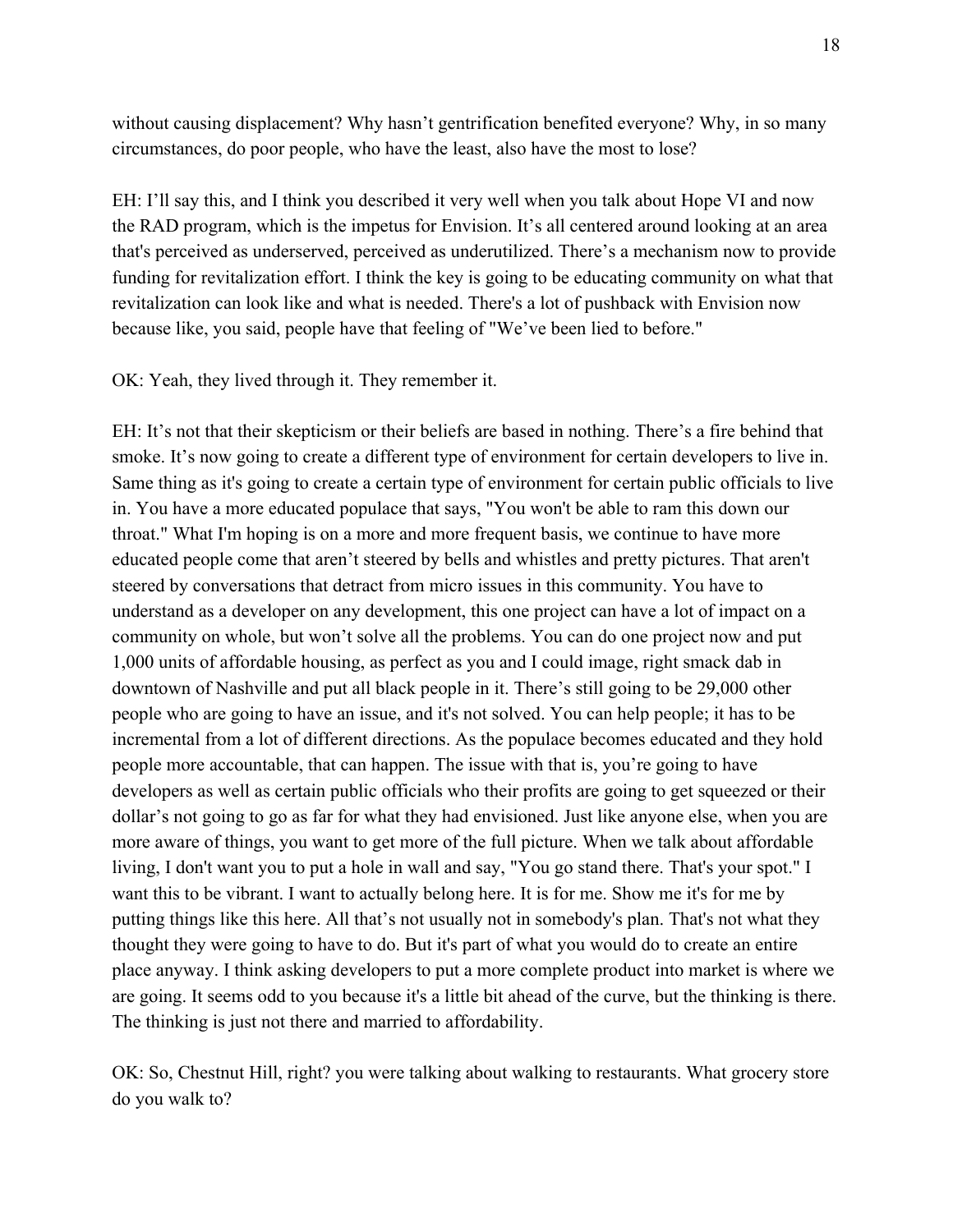EH: Yeah I don't walk to a grocery store. I'm in the middle of a food desert. That's one of the things that I aspire to change the most. To understand that even with a lot of development going on in communities, people's basics needs aren't being met. You wonder why they feel a certain type of way in their community. I don't walk to a grocery store. I think the closest one is a CB or something. I've never been in that store, and I never plan to go to that store.

## OK: Don't.

EC: I get in my car and go to another community that's not my own to spend my dollars, which is something again that I think has plagued communities for a long time. There's no reinvestment in community whether it is dollars or time. If somebody's yard looks bad, you don't have to pay a landscaper to do that. You can go out and cut your own grass. You can go out and pick up litter. You can go out and knock on your neighbor's door and say, "Hey, I wonder if your kid and my kid could get together and clean up the yard, and we'll give them money for that." There's creative ways in solving all these problems, but the effort's not there because mentally you've broken that type of bond between people in terms of pride and ownership.

OK: The community is stressed out. In Chestnut, y'all are neighbors with J.C. Napier and Sudekum. You're familiar with that area, which is prime real estate, given its location to the urban center of Nashville. It has two large public housing complexes there. It has Sudekum Apartments and J.C. Napier Homes. They're going through the Envision Napier process. Cayce was first. Napier is underway with planning. It's funny you say "perceived." I think it's OK to say that community *is* underserved.

### EH: Absolutely.

OK: There are no job opportunities, which is why I fell in love with that community. A lot of the people, especially the kids that I meet, they are enclosed into those eight blocks. Way over half of that community doesn't have private transportation. There's two or three bus routes, and all of them go downtown to transfer to get to where you're going. That's a barrier itself to expand your knowledge and perspective of Nashville alone. All you get is what's in those eight blocks of concentrated poverty. I see kids who come into the community center and out in the street every day who are amazing. They are living miracles because you come out of this, and you still grow into the person you potentially can be. I say that to say, where do they go? I can't think of any pathways out of poverty that have been built to help that community. As a developer, do you have a responsibility to think about those type of things as well? You have this vision of this great community that I want to live in too, but we have to be able to sustain it. How do we sustain it if we're no thinking about avenues to make it sustainable?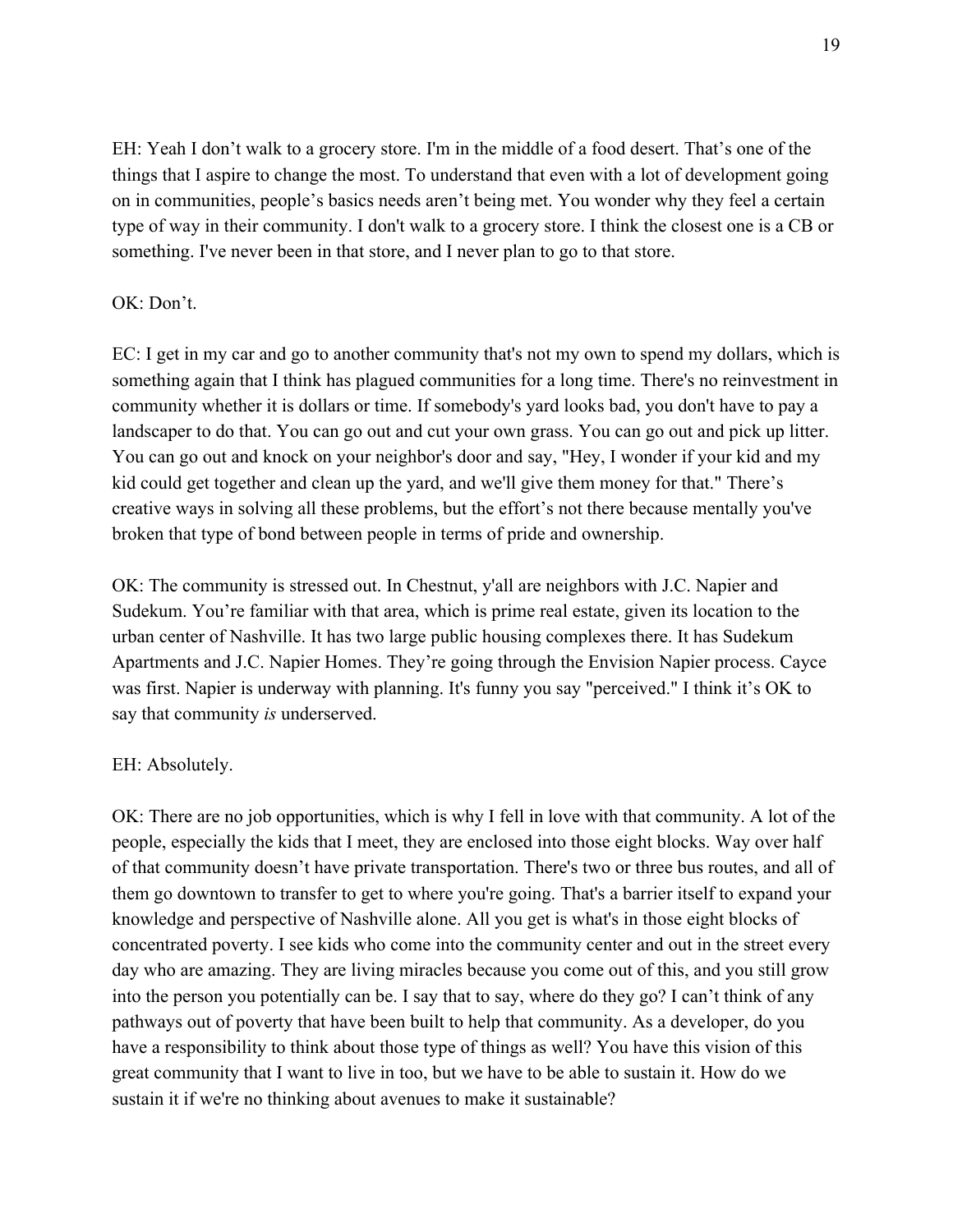EH: As a developer it's a very important piece of puzzle. One of the reasons I want to be more of a developer and less of a project manager is that vision. You can shape the vision. I'll put this disclaimer out there. I actually proposed to be part of team for Envision Sudekum. I wasn't selected, but it was near and dear to my heart for that opportunity to shape it. I guess it's available for public consumption now that I'm part of the team that's going to do Envision Edgehill. One of the things that I want to bring there is the market study. Someone that is from a community like this and isn't afraid to get into the community and understand the community is desiring. And then bring in the outside knowledge of, like you said, it's concentrated. You only know what you know. And being able to look at national, regional trends and say, "Here are things that have worked well in other places." Bring that to them and say, "This is something that can happen." So when we put a plan together, why would we not give them the opportunity to have these things? In terms of a community needing sustenance, needing something to be sustained: When I first started working, my first job was at a clothing store. My second job was at a supermarket. Like you said, we're two people that are residents or work in that community. We're saying, "The one supermarket that's there, don't go to it." That's our advice. To me, young people from 15 up, they can enter the service industry and learn a lot from it. You understand the simple mechanics of being polite to someone, customer service, being able to step out of your shell and talk, as well as earning a wage. Because there's so few retail options, they don't have anywhere they can walk to and work. Like you said, the bus system. The time you spend trying to get to somewhere you can earn a wage after you get a job in this type of environment, you're wasting hours and hours on end. If you don't have a car, it's made difficult. My main thing would be, there should be incentives and programs for people to live in a community literally be able to roll out of bed and walk to their job. One of the things I enjoy the most although i don't do it very often is being able to work from home. I do that because I have an internet access that's quick and fast. It's not something you get in most of the housing projects. They're not built to be up to speed. You start off at a disadvantage that just adds to all the other disadvantages that you have at the time. Connectivity is major issue. You said they're blocked into those eight blocks. It's not a metaphor. Physically, they're blocked in. To me, connectivity means––I'm not saying tear down the interstate. By why don't they have a dedicated bus system. The Gulch which has probably one of the most affluent populations now within a certain radius of downtown, they have a green line that takes them to all the entertainment, retail, and they'll continue to get more supermarkets and things like that. Why can't you put a dedicated bus system in this area and say, "We understand!"

#### OK: Preach, brother.

EH: "We understand that you're walled off. We can't tear [the interstate] down. That's millions of dollars and years and years. But we can give you one bus or two busses that run on this route.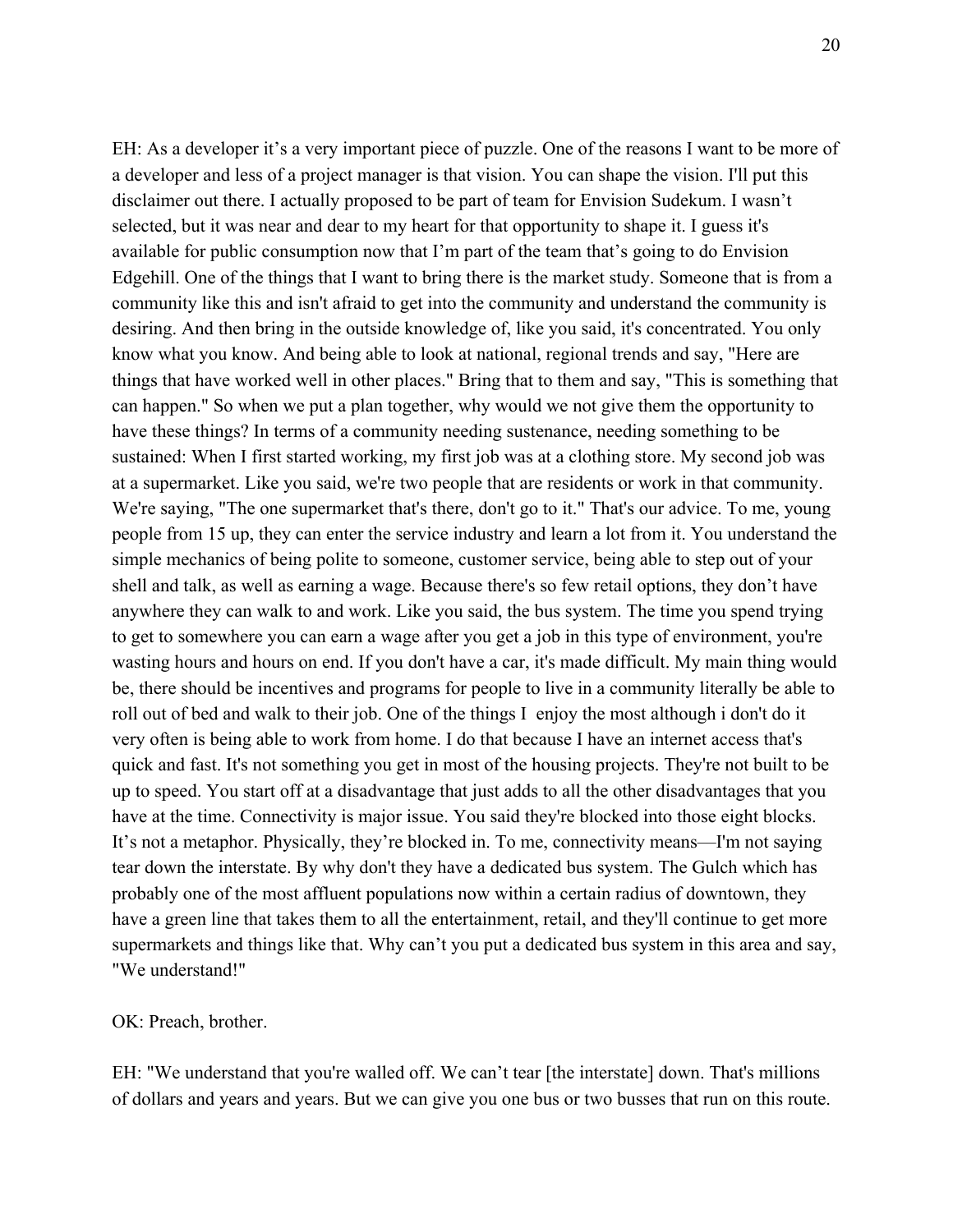But before we put that route in place, before we tell you where your route is, do you think it needs to go, and where do you want to go? I don't know why that's not a solution.

OK: have you heard of community benefits agreements. CBAs?

EH: Yes

OK: How do you feel about those?

EH: I am a big fan of those because I feel like, with anything else, transparency, building trust, all those things are valuable to a community. Especially when you have someone who's not in the community coming and saying, I'm gonna do something that's quote-unquote better for you. I feel like those intentions should be laid out.

EC: I paused them here and asked Odessa to describe CBAs. They are pretty awesome.

OK: A CBA is short for a Community Benefits Agreement, and that's when a private developer goes into an agreement with a entity of the community, whether it's a community association or a group, and they agree to things that will come out of them building in a space, especially if it's something using public dollars. A lot of times, you'll hear the cliche, "we want sidewalks." They'll have people build sidewalks out of that. But you can use a community benefits agreement to build anything. One of those things you can create is that you will hire contractors and subcontractors who don't have wage theft history, who pay a prevailing wage and do certified payroll. Certified payroll is a way of tracking that this person's getting adequate pay for the jobs that they're doing. The construction boom is big here. It's going to be big for a while. Developers hire contractors to do the work. I'm surrounded in community by people who work on these multi-million dollar projects and make eight or nine dollars an hour for skilled labor because they have to go through temp agency or readymade service.

EH: When you get into the business of it, I'll be gentle when I say this, but I feel like what will happen is the wages will have to increase or they'll become the least well-staffed entity when every entity around them is so much better that they'll be forced to change.

OK: Do you think they have a moral obligation for us to do better by sustaining our communities that way?

EH: I believe that they do. But it's like everything else. Trickle down economics didn't work so well because you're relying on every person along the way to get to the bottom. You have to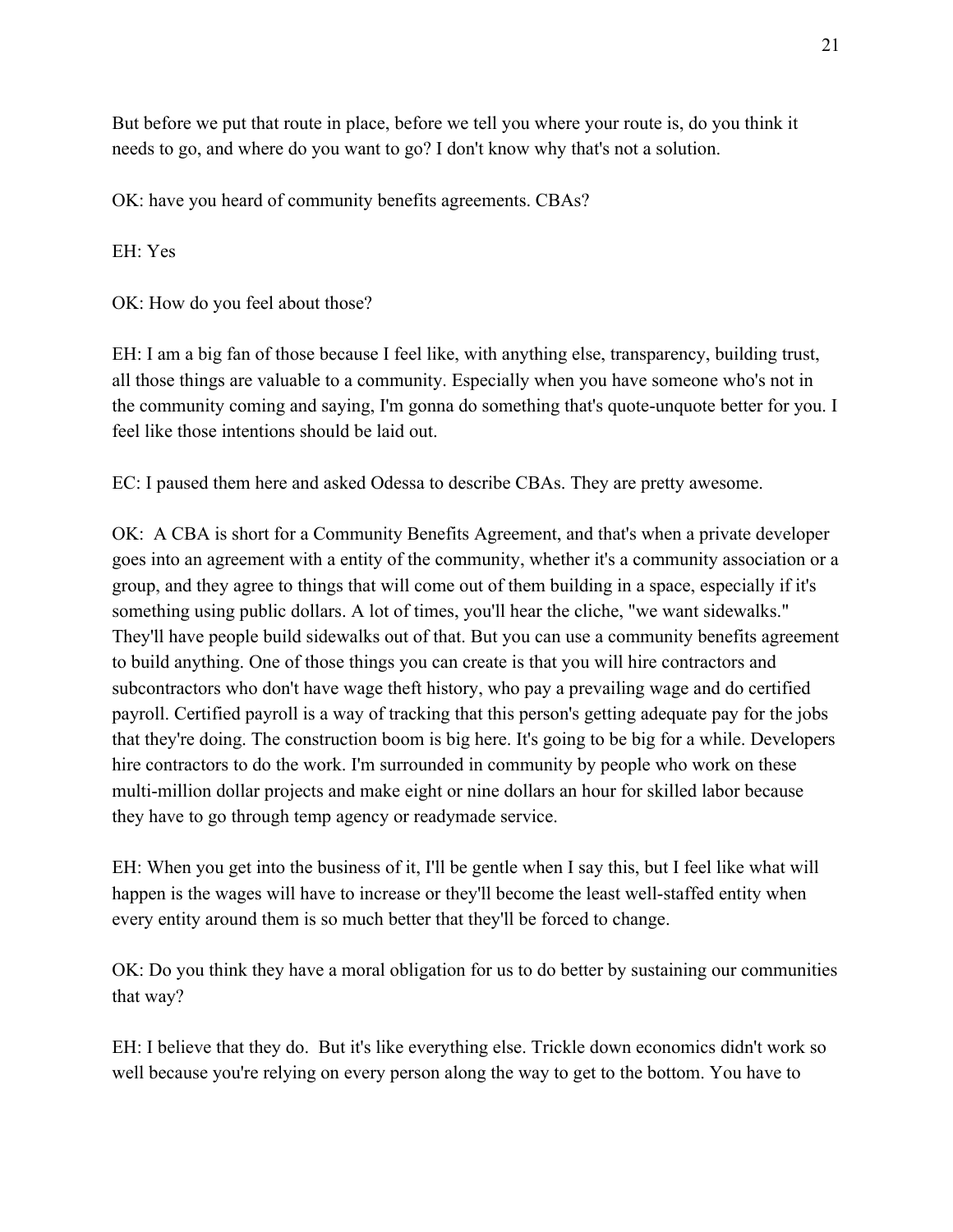continuously push and say, "That space, that desire for us is part of our mission, and we have to pursue it."

OK: I'm hoping that the city makes Community Benefits Agreements the new tradition because that's part of the problem. Do you think there's a moral obligation for us to sustain our communities that way?

EH: I definitely feel like it is. To finish the answer, you're trying to push that through a society that has historically been a low wage society. You look at our wage laws. One big hurdle is the fact that the city is subsidiary to the state. Our city doesn't necessarily play as well with our state as it could, and that's an understatement. Wages and wage rates are set by the state, and you have to have a certain agreement with the states just to elevate those. Certain cities, prominent cities, are doing that, and they're adding a dollar or two, and what you see from those is the businesses then, or whatever entity employs the people, then have to communicate that to the populist and say, "Hey, our rates are gonna go up." Not, "I'm gonna take on the burden." There's a moral obligation in there, but where do you tie the obligation to somebody taking less. That's been something that's way bigger than anything we're gonna talk about today. It truly is. Everybody says, "Grow the pie. Grow the pie. Grow the pie and everybody can share it." But if you grow a pie, you gotta understand that growing it, the percentages are not the same. Just because there's more money coming into Nashville, people still want it to be divided the same way. They want their returns and percentages not in dollars. When you grow the pie, you devalue the dollar. When you understand economics work like that, that somebody's going to have to be condensed for somebody else to expand. Ultimately, the moral obligation will have to turn into somebody saying, "I'm willing to make less or earn less so that a greater amount of people will benefit." In the developer realm it's hard to get people on that. In the business world it's hard to get people onto that. In the public realm it shouldn't be hard because they're supposed to already be that way. But understand that most governments are run more like businesses. Often, you hear them say, "Our budget can only hold so much. Somebody has to lose in order for somebody to win." Those are the realities. You have to more and more work to get people to step up to the plate and say, "I'm willing to take less so that someone else can have more."

OK: Is it a reality that we can ever have the utopian neighborhood? Black white and brown all come together in the same neighborhood and live together?

EH: I think that's really interesting. Not now. Not right now. But I think you definitely have pockets that they're working almost as close to utopian as you can get right now. You have to understand that the reason being is that most of those people have one thing in common. It's region and they have some socioeconomic bond. You look at the population, and if 90% of black people live at a certain level that's below middle class, and you look at another population and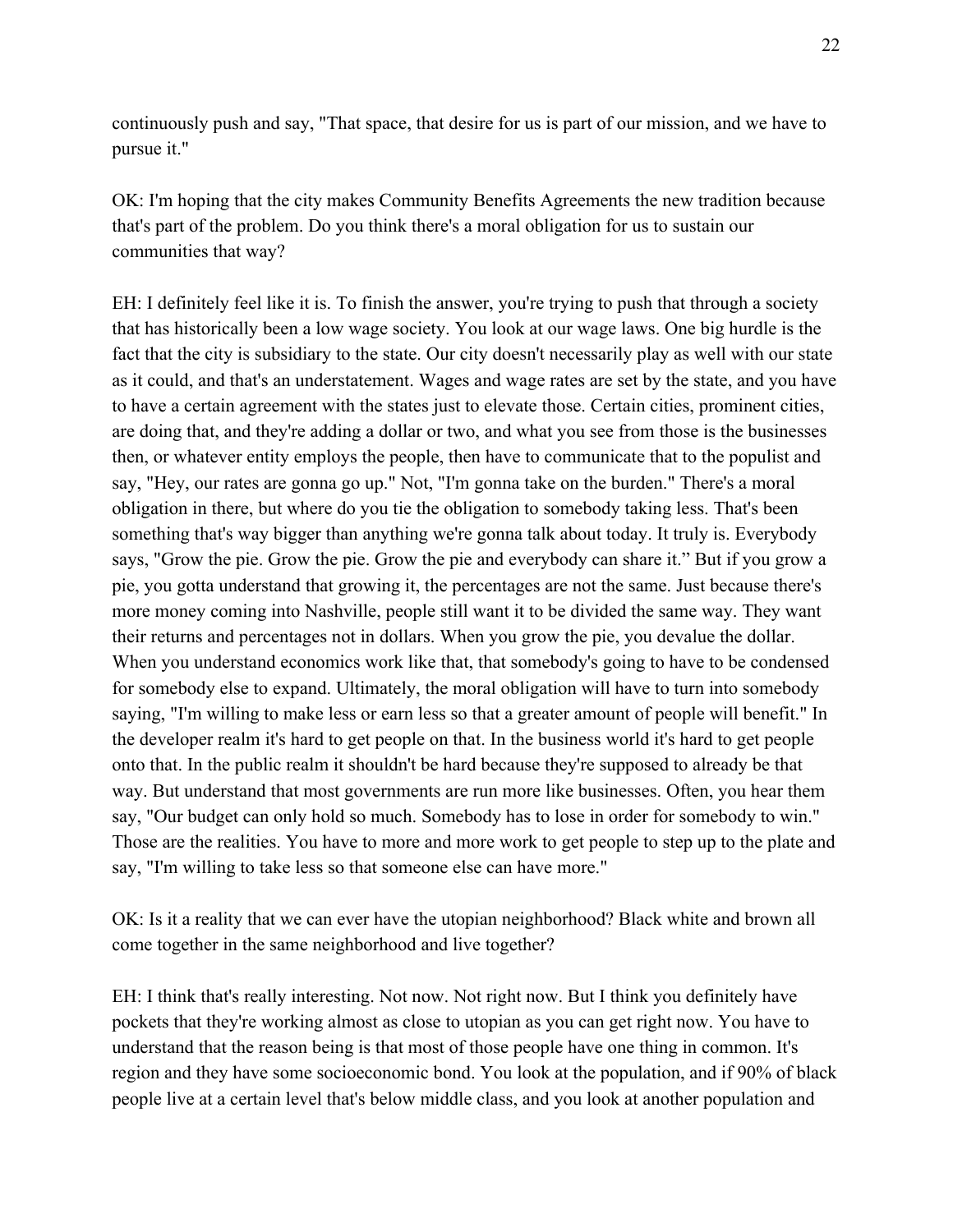see so many of their people live at...how are you gonna get it? You're not blended well enough for it to be that way. As we continue to work toward inverting the pyramid, or at least working the pyramid back to where it's more balanced, I think it will become more and more possible. But a lot of times, it will have to almost be forced. Something has to be forced to change to get to that. If you were to give everybody \$75,000 salaries, I think you get it because then people would start to associate themselves based on where they like to live and what that area has to offer. The barrier to entry is going to be, "Can I afford it?" We talked about that at the beginning. East Nashville. I grew up there. I loved it. There were plenty of white people moving in. I would have been right next door because I could afford it. This street, I can tell you what it used to be like and you can tell me what's coming because you know somebody and I know somebody. All that would happen, and it would happen more organically because people could afford to be there. Affordability is the issue. Trying to create mixed income development can slowly start to force that to happen. Somebody has to say, "I'm going to make a unit that's going to not be at the same rate as this one." I think when you do that, you create a diversity in a neighborhood. You're starting to meld or boil away at the socio-economic imbalance to get people in the place.

OK: I had a conversation with a person who had recently moved into the Chestnut Hill area. They were talking about safety. They said safety is a big issue for them. They love the neighborhood. When they first moved over there, people were coming up greeting them. They were here from Boston, so very different mindset. They got their first taste of Southern hospitality.

EH: Absolutely. Sometimes it's unwanted, but it's coming.

# [laughs]

OK: With that, they started talking about safety. I asked them to dive a little deeper into what safety looks like to them. They were like, "We need more police presence." And of course, me being right on the other side of Lafayette, I see police every two seconds. Have you ever thought of safety looking like more job opportunities? I meet kids all the time who are scared to death of graduating high school, and the reason is because college is not the path for them. But them entering something like a trade school, it's a lot of angst because they don't know what that looks like. That's a safety issue. Because we all know that the ills of the streets are hard. They can get to a person after a while. But if we ever thought about tackling safety in a way where we build in economic opportunities for everyone...Do you hear safety come up a lot?

EH: Absolutely. So I'm the president of the HOA, and I have been since I started there. It's a big issue for us. The problem is what happens is people look at safety, and they think about throwing money at the problem. And I think the way they think of throwing money at the problem is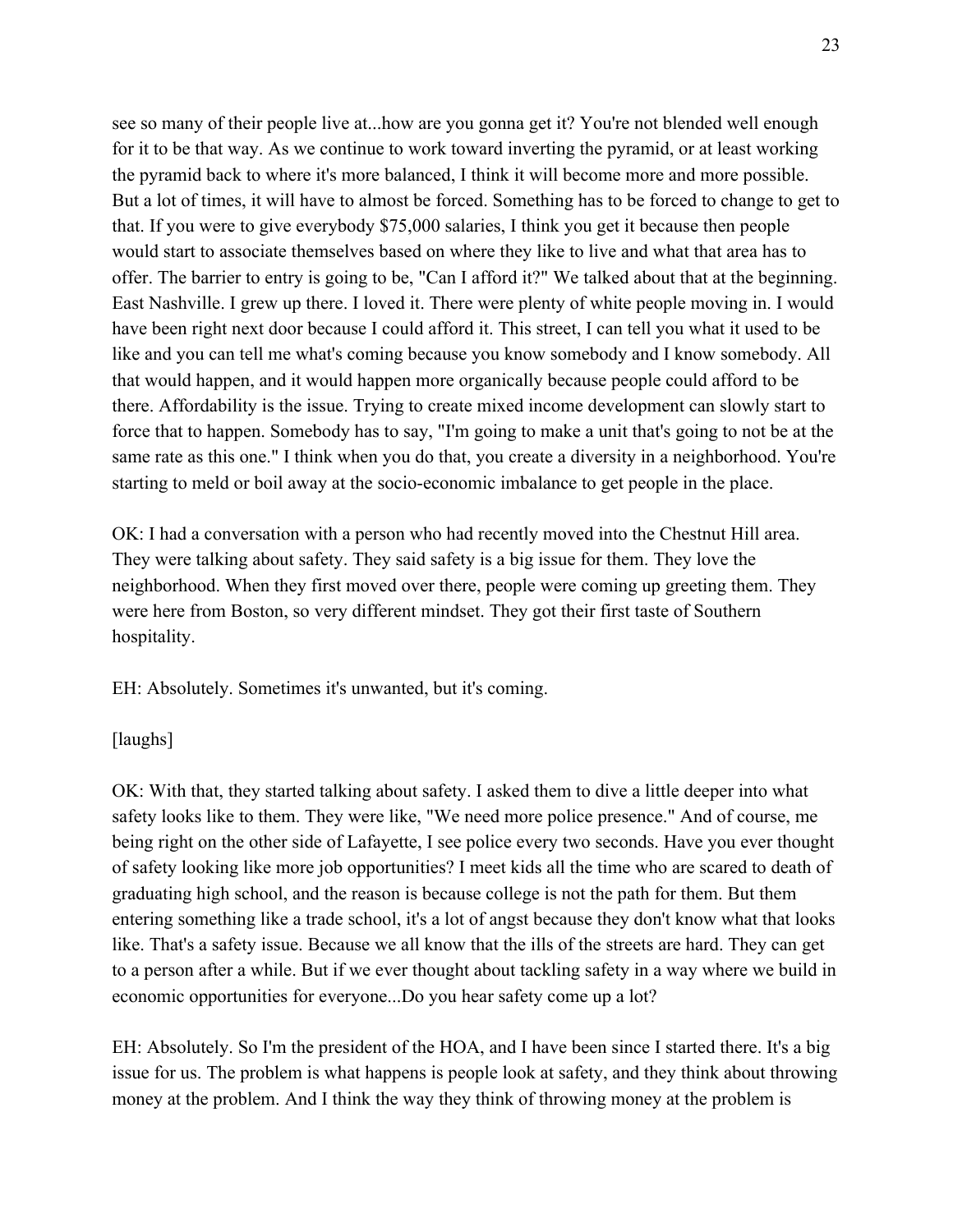because of the propaganda that they've seen. Police are there to protect and serve you, and so if more police are here then I will be protected. That immediate connotation. What our complex did was, there was money in the budget, but it wasn't funded at the time, so you have a line item but there's no money for a fence because the neighborhood was known as being unsafe. Until we had a fence and every time it breaks, we have an incident where someone was seen or someone has found that their car was rummaged through. For me, a way to solve it, or one solution––because I think it has to be multifaceted––is you create opportunities to engage the community so people's free time isn't used to do something that's detrimental to their neighbor. When you have the opportunity to do something positive for yourself or you have an outlet for yourself, whatever that may be, you become enthralled. I think when you have a sense of opportunities like that, other than knucklehead things cause I grew up in the hood too…

OK: That's growing pains. Never once have I heard of someone get off of their job and commit a crime. It doesn't happen.

EH: Absolutely. They're too fatigued. And you think, "I'm not going to do that. I'm not going to risk what I have." It's two fold. Give people something. Give them something, and they won't risk what they have for something lesser. Until you create the sense that petty crime is less than what you have, you'll continue to have it. That's all profit-like, but it's the truth. If you give people several outlets, several opportunities... What kept me out of trouble was having a community center to go to. It wasn't always the easiest thing. But having something to go to a some way to engage and occupy my time. Then it so happens that when they're doing that, you grow from it. I knew I didn't want to risk what I had. I felt like my day-to-day life was more valuable than risking it for something that could take that away from me. I think what happens is you have a lot of people who are discouraged and defeated, and they feel like the risk-reward formula is off. Give them an opportunity to do something great. Start with good and give them the opportunity to do something great. I think that will make a world of difference.

OK: South Nashville, as we know it, especially the JC Napier, Chestnut, Wedgwood area: Should I be optimistic or nervous?

EH: That's a good one. I think you should be optimistic, but the reason I think you should be optimistic is because there are a lot of people that are like me that need to be given an opportunity, a chance. What happens is South Nashville got hit really hard by all those people that are more savvy. They knew how to come in and manipulate a system. And I feel like, now you have people who have seen that manipulation on both sides, and say, "You know what? We can do things for this community that can impact it a lot better than it has been." They've been given––I won't call it garbage––but they've been given a lesser thing and sold a bill of goods that it was better than what it was. Now, somebody has to step up to the plate or a group of people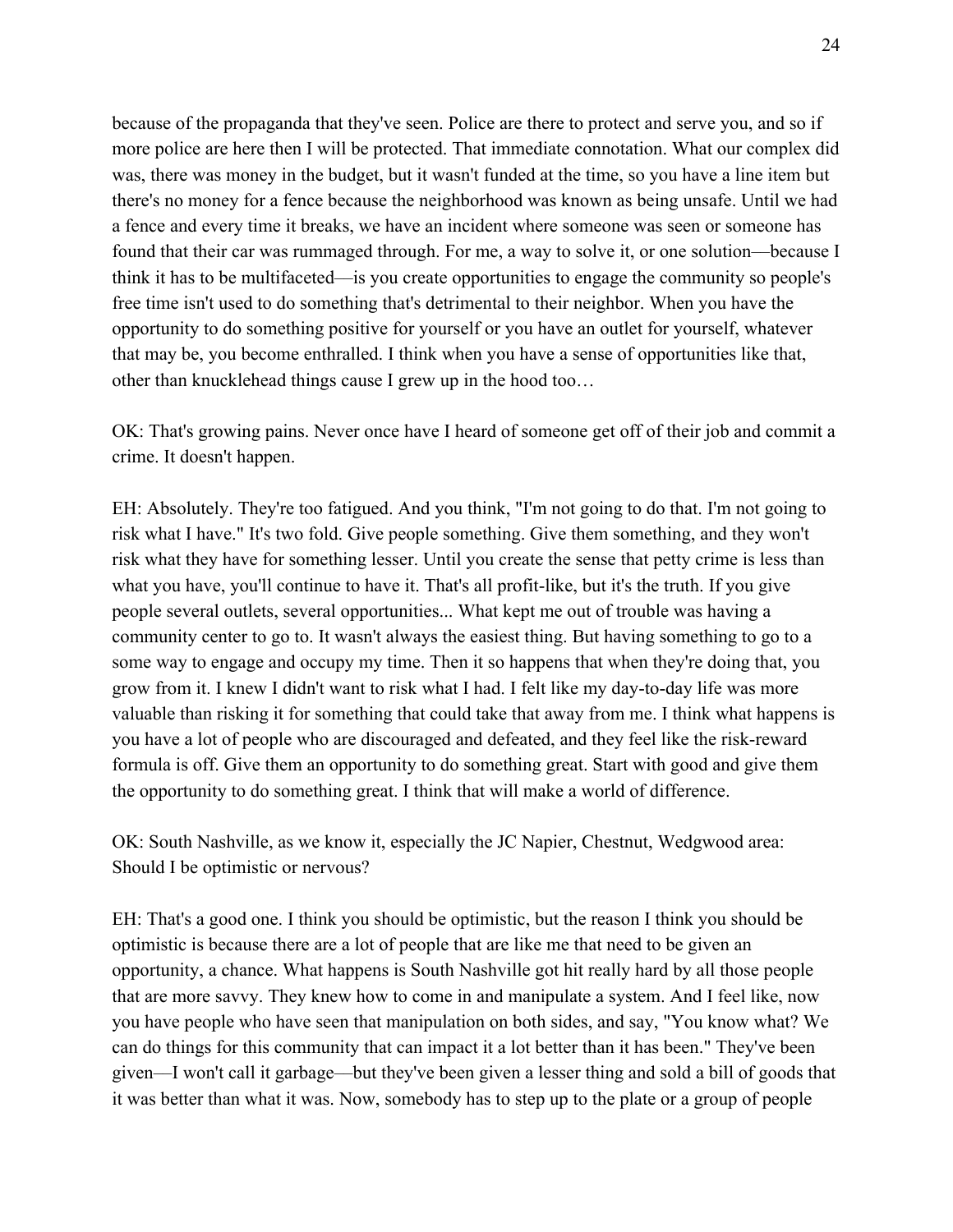have to step up to the plate and and say, "We can correct that. We can give this community what they need. We're not gonna just dump housing here and push everyone out. We're gonna connect this community to the rest of the city. We're gonna amenitize it because it needs it." If you never amenitize the community for the people that are there, [they think], "I should leave. You're telling me it's not for me." I think what needs to happen is a group of people who have realized that something needs to change can come in and say, "They're deprived of these certain things which you can find if you go to Percy Warner Park. You can find if go you to Green Hills." I get it, dollars-for-dollars, it might not be the same level. But the concept should be the same, and they deserve those things, and they've deserved them for a long time. There's no excuse for not doing it right now because you can make the dollars work. It might not be pleasant all the time, but can make the dollars work now. There's enough people who are educated to demand it.

OK: Ed, thanks for being courageous, man.

EH: [laughs] So please, share some stuff about you. I talked a lot.

OK: I'm a Nashville native. You and me both are unicorns. They should be honored to be in the room with us 'cause it's a rarity.

EH: You put us together and something magical happens.

OK: Yeah, Nashville natives. It is. We can have a real conversation because we can talk from a past perspective. I grew up in East Nashville. Went to Stratford. Graduated from TSU. Got my master's from Cumberland. When my dad cut off my credit cards, he made me grow up and get a real job.

EH: There you go. [laughs] Similar experiences.

OK: Yeah, you know, sometimes your parents know you better than yourself. My objective when I was 23 and crazy was to take over the world like Pinky and the Brain. My dad was like, "Why don't you just slow down and work in the community center?" I said, "Yeah. I'll do that for a couple years." And here I am, 11 years later, and I'm absolutely in love with it. There's something about working with people. I almost forgot. Did college do that to you any? A lot of us, especially kids in the hood of hoods, "I'm gonna get up out of here. I'm gonna get away from here." That's why I feel for a lot of pro-athletes. [Critics] are like, "They should give back." Their whole life, they've been told, "You can do good and get up out of here." Never once were they told, "You can grow up and be something and come back create change in your neighborhood." You're just told to leave it. We're always told that white is right and black neighborhoods is automatically a negative connotation to that. Going to college and being young, I had forgotten a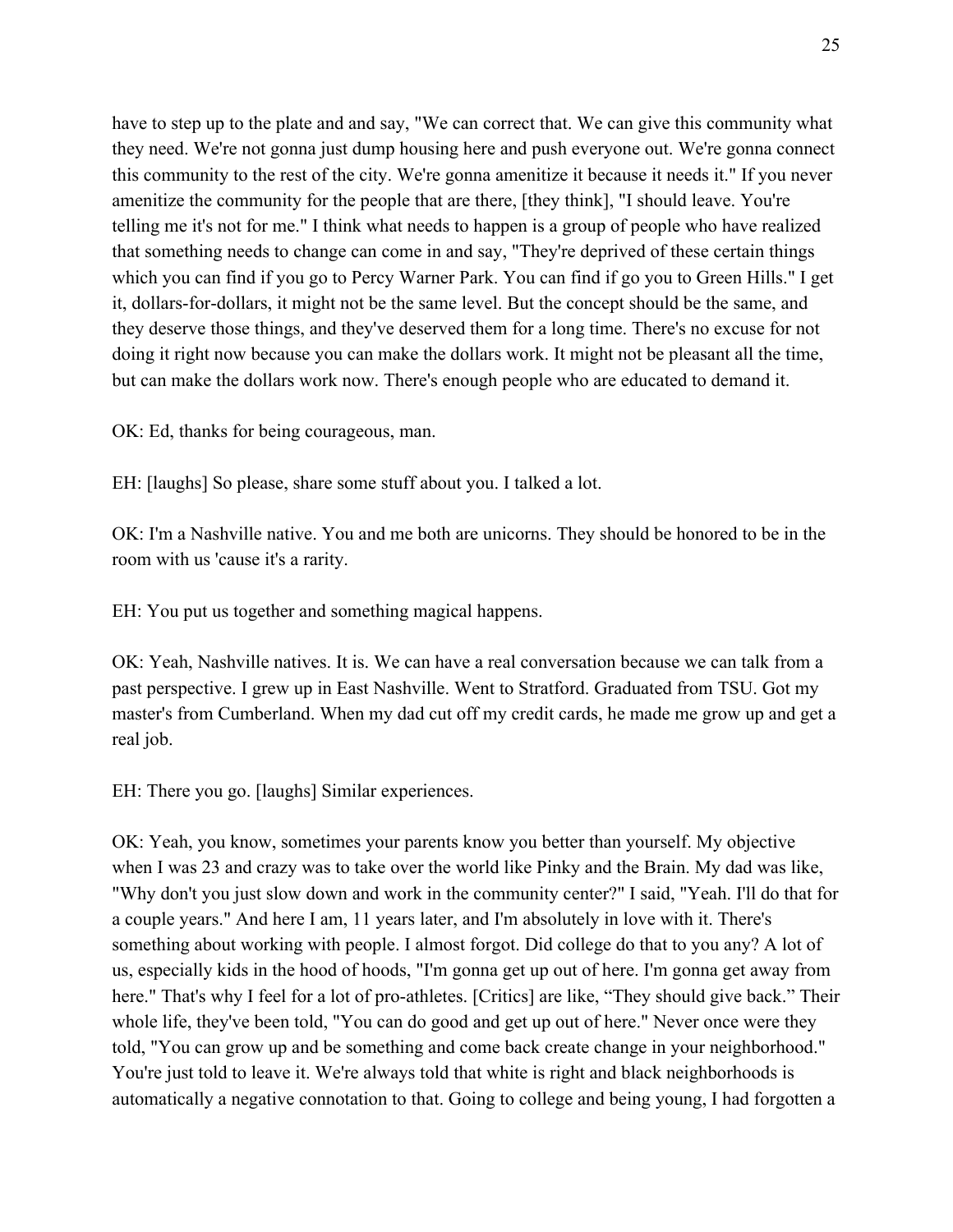little bit of what the plight of our people can be in our neighborhoods. When I got to Napier, I was reminded. Oh yeah. I was literally on my way out the door of working with Metro Parks when I got to Napier. I was like, "Oh. That's what my calling is." Through that, I joined up with an organization called NOAH: Nashville Organized for Action and Hope. Are you familiar?

## EH: I am familiar.

OK: It's a watchdog. It's a faith-based group of people who have come together. They have identified a lot of the major ills of this city. The three major platforms that they work on are economic equity and jobs, which I chair that taskforce. The other two being criminal justice and affordable housing. We just touched all of these.

### EH: You have to.

OK: You have to. You can't be in any city and not talk about those things. Those are the pushing benefactors with the forefront being education, which we have a large subcommittee that works on the school to prison pipeline. All of those things hit South Nashville very, very hard. It has been eye opening to all the opportunities that we have let us as a city pass by because of tradition, and I have to keep reiterating that because I found out that's what the problem is. I'm a Nashvillian. I should have a say in what new traditions are, as you should too, Ed. We're stuck in this is how things have always been. Well, traditionally things have not always worked out. [laughs]

EH: That's a simple question I ask people. Do you like where you are now? If not, change something.

OK: NOAH has opened my eyes to all that. We work really hard to try to give people in these neighborhoods a voice. Like you talked about, I never want to have a group of people sit with a developer again and not know what questions to ask. Or like you said, I don't want a developer to just tell them what it is they're going to get. They need to have the surety they can own the right of caring about what something looks like and being evasive and asking questions. A lot of times, especially African Americans and Hispanic people we feel unsure about pushing against the grain. We know so many times, that can turn into job insecurity. Home insecurity. It's funny that it only happens to us. I'm always envious of Jewish people, white people, or even like African immigrants because when things that are directly affecting the neighborhoods happen, oh they speak out. And they have no issue in doing that because there's no type of job security or anything like that that's tied to it. Well, that doesn't happen for us. I love NOAH because NOAH is pushing against that. I tell people all the time, and I really mean it. I consider myself a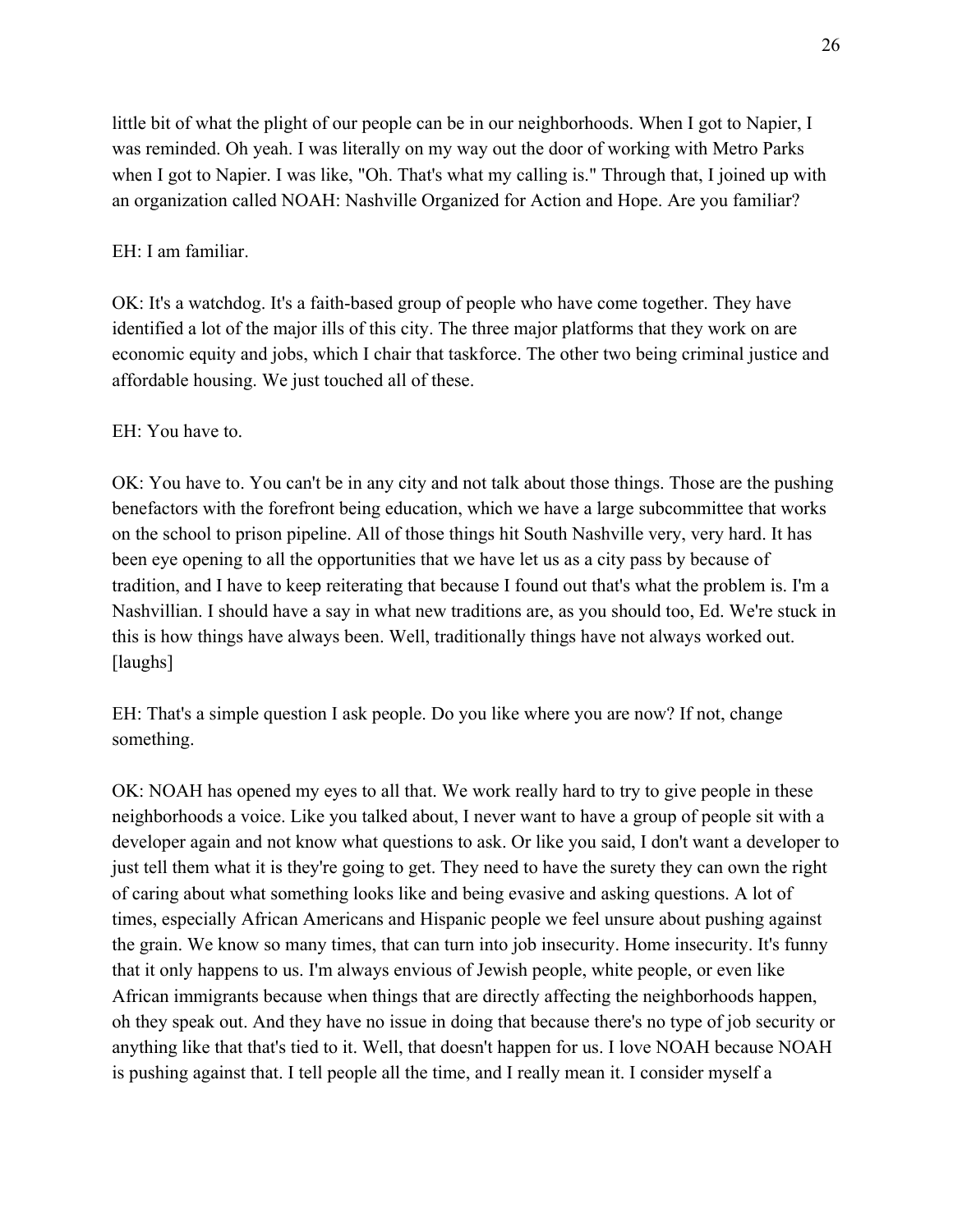Christian. And my walk with Christ was always rocky until I found him at a NOAH meeting. Oh, Christ was an activist. I am too. Now we can walk this road together.

EH: You said a lot there, and I appreciate what you're saying. But it did beckon me to ask another question. It's about that separation from and then that reinsertion into that African American or black community, but when you see the struggle again and you have had an awakening or been exposed to different things. When you enter back into that, that's what's really engaged you. When you were in it, you were *in it*, and it was what it was.

### OK: It was life.

EH: It definitely happened to me. And one of the things that I've found from that is going against the grain. It becomes something that you don't just do because you like it. You do it because it's right. Because the way the grain is going now is wrong. When you feel that you can get around like minded people and they get exposed to it, you find a place of belonging and a sense of being able to effect change. And I think one thing that has to happen is that type of awakening has to come throughout the people. It's because they have to be exposed to something else. I think people talk about education and the power of education, and like I said, the education system, I think it's a different type of education that needs to happen. It's one that engages you in how the dynamics of your city, your community, your economics works. Then, you mentioned the Jewish population. You mentioned the African immigrant population. You can even mention some of the Korean population. They are educated on our system better than we are. And that's the biggest problem. The other thing is, they don't mind unifying. I've very close to some people who are immigrants from Nigeria. They do have a certain base that they can live on because they have an M.B.A. or Ph.D degree, their bottom should only be so far whereas our bottom is a lot lower. But I think they can definitely rely on their community, although it's much smaller, to continue to uplift them. And we have to create that in us and understand that it's out there for us.

OK: You think we're gonna get there?

EH: We have to. We have to.

OK: A new study came out that said in 20 or 30 years, the African American community will be broke. And that's chilling, you know, because now we're talking about my children.

EH: But you don't think we're broke now? That's what rubs me is people don't understand where we are.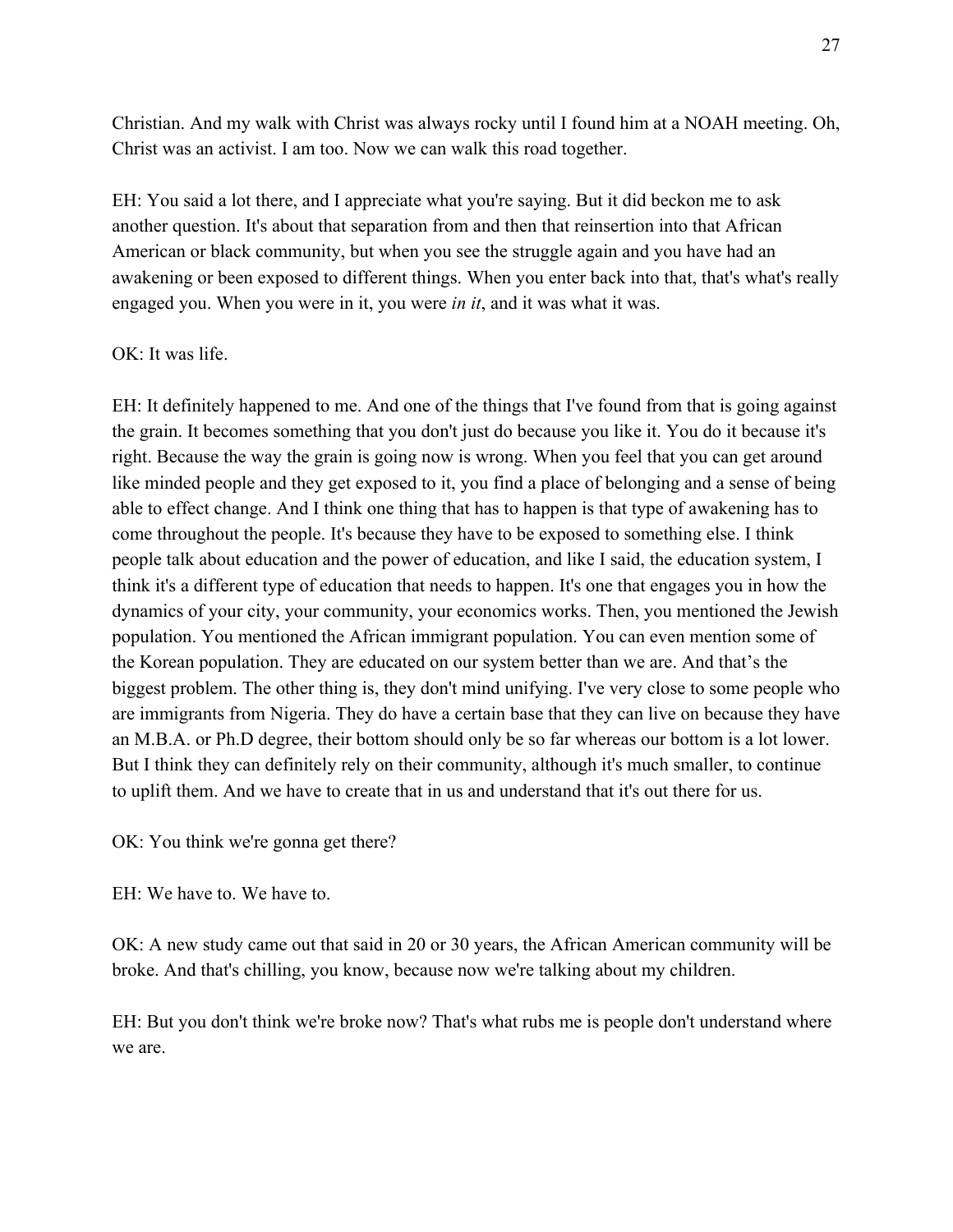OK: Yeah, we're broke already as a people. I tell people that all the time. It's hard to fight against that. As an educated African American female, it was funny. I grew up as a rarity in our community. My parents have been married for 50 years––or 49. I was a kid who had had two parents. My daddy was at home.

EH: You've been unicorn for a long time. [laughs]

OK: Exactly. It's awkward, I guess, because I want what's best, right? I also am a true believer that the most disenfranchised of our people have to be helped if the whole community is going to be helped. A lot of people that I deal with as you might as well too come the same way. They're educated and have come out of college. Because of the angst and hopelessness, they just want to deal with those who have also come of the same mindset or went through the same college experiences. It's almost like they want to ignore the rest of them. You can only be as good as the opportunity for them.

EH: It's because it's easy.

#### OK: Yeah, I know.

EH: You said it. You're gonna take on the challenge. You're gonna be courageous. You have to put all these heroic adjectives behind somebody saying, "I just want to help my people." It seems like this major Herculean effort. You can realize it may be, but so what. You should be doing it anyway. In the day-to-day, you're gonna seek out what's most comfortable for you. But like you said, being in the situation where you are continuously reminded that there are those who need help really changes your dynamic. You have to go back into the neighborhood and see it. And if it doesn't impact you, maybe it's not your calling. But more people have to go init or find a way around it. It's out there. You can read about it. If you want to seek it out, you'll find it, and then hopefully you'll become passionate. I think that's where you are now, and that's where I am now. And that's why we can connect on so many things. We have to continue to help others discover that and empower them to say, "The little change is still a change." A lot of times, people see it and say, "That's too big" or "I don't have the connections you do" or "I don't know what you know." I'm like, "Yeah, but I don't know what you know either." I can say the same thing back.

OK: You just get up and go do it. Figure it out along the way.

EH: Right. We have to get people motivated for whatever reason. The motivation is the action, to take action. It doesn't have to be a certain kind of action. It should be strategic, it should be calculated, and it should be forward thinking. It should be forward thinking.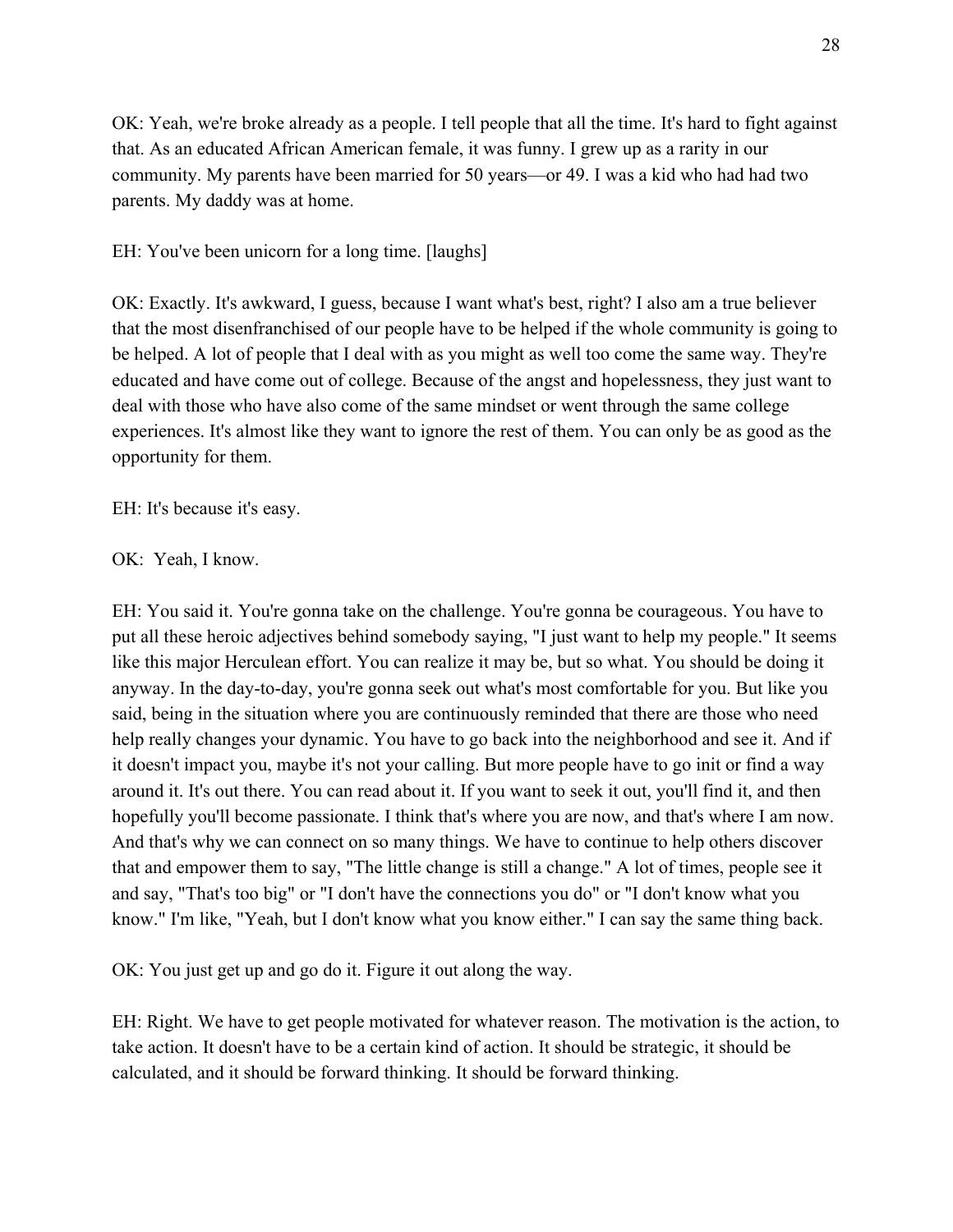OK: I am so glad to have met you.

EH: Oh yeah. This was fun.

OK: And to get to interview you. We got to do this more...

EH: Oh we're gonna do it more.

OK: ...and get more people together that we can make this change with. I'm hoping you in it 'cause I'm definitely in it for the long run.

EH: Oh yeah. I'm not going anywhere.

EC: A big thank you to Odessa and Ed for spending time with us and for their honesty, as well as to Mevalyn and D'Andre for giving us a tour of Napier Rec Center and sharing about how Odessa has touched their lives.

If you're a fan of WeHome then be sure to check out Nashville Public Radio's newest podcast, The Promise. They've spent the last year reporting across the river from the city's largest public housing complex––getting to know the people who live there, the officers who police the neighborhood, and the city officials who want to give it the overhaul of a lifetime with Envision Cayce. It's a dramatic story, told in six parts, and dives deep into some of the issues we've been teasing out here on WeHome. Listen to "The Promise" for free on Apple Podcasts or at wpln [dot] org.

WeHome is produced in collaboration with Nashville Metro Planning Department and Seed Space and is supported by the National Endowment for the Arts' Our Town granting program. Tony Youngblood composed our theme and original score. Micheala Intveld-Sutherin designed our logo and built our website. Joseph Bazelais is our community coordinator. Courtney Adair Johnson is our social practice consultant. Carolyn and Brian Jobe are co-directors of Seed Space and our project coordinators. We record our interviews at Nashville Public Television. BURNAWAY is an awesome contemporary art magazine, and they're helping us spread the word about South Nashville. Read their reviews, news, and interviews at burnaway.org. Lauren Cierzan illustrates every episode at www.wehomepodcast.org. If you like us, please show some love with a review on Apple Podcasts. We're also on Twitter, Facebook, and Instagram at @WeHomePodcast.